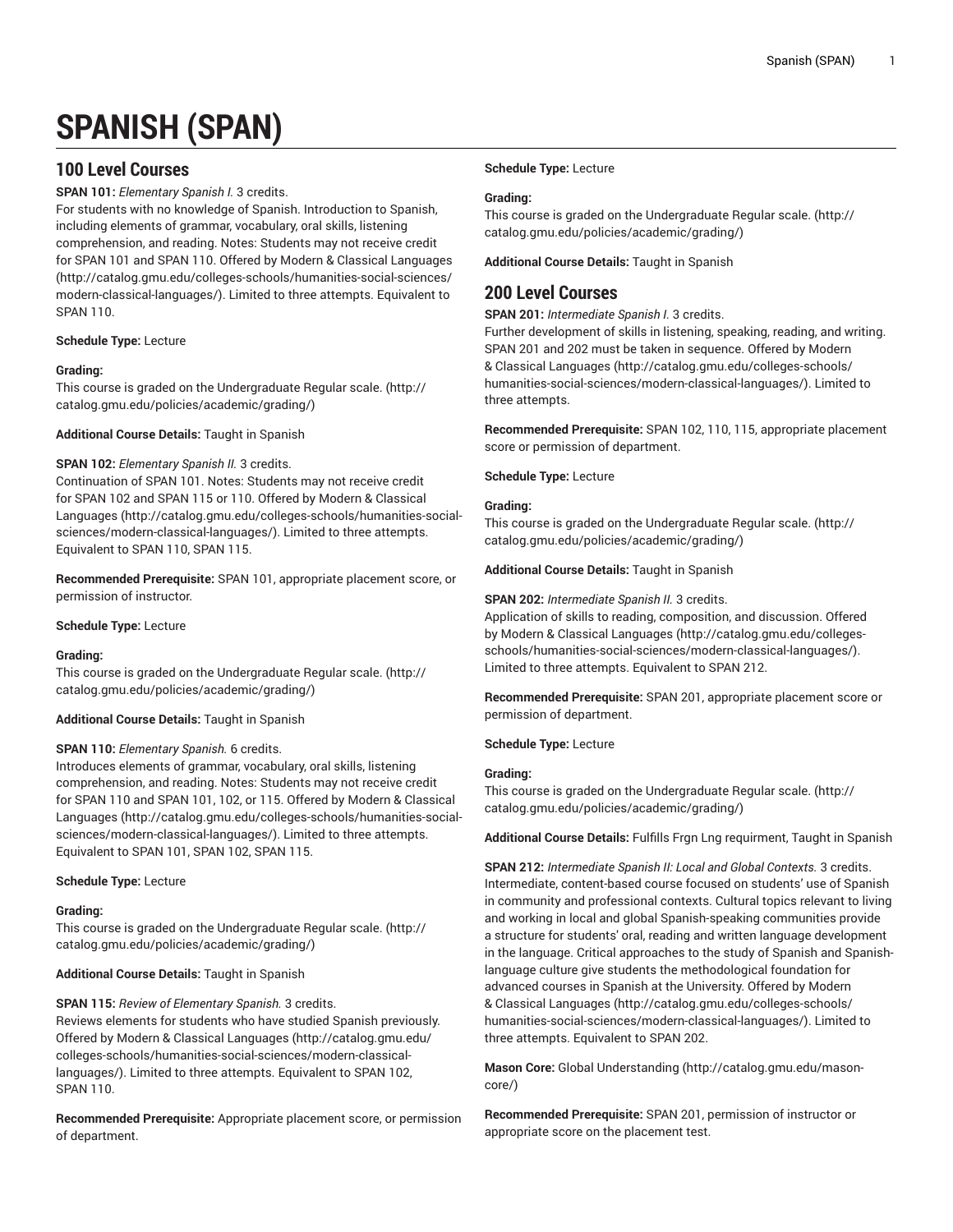#### **Schedule Type:** Lecture

#### **Grading:**

This course is graded on the [Undergraduate](http://catalog.gmu.edu/policies/academic/grading/) Regular scale. ([http://](http://catalog.gmu.edu/policies/academic/grading/) [catalog.gmu.edu/policies/academic/grading/\)](http://catalog.gmu.edu/policies/academic/grading/)

**Additional Course Details:** Taught in Spanish

**SPAN 215:** *Intermediate Spanish for Heritage Speakers.* 3 credits. Builds on the linguistic resources and sociocultural knowledge of intermediate heritage speakers of Spanish as they prepare for courses at the advanced level. Students will develop their oral and written expression through regular exposure to Spanish-language texts, films, digital media, music, and visual art. Students will also cultivate their critical understanding of the significance of language and other forms of culture for Spanish-language communities. The course is designed to give students multiple opportunities for personal reflection on issues concerning language and identity. Offered by [Modern & Classical](http://catalog.gmu.edu/colleges-schools/humanities-social-sciences/modern-classical-languages/) [Languages \(http://catalog.gmu.edu/colleges-schools/humanities-social](http://catalog.gmu.edu/colleges-schools/humanities-social-sciences/modern-classical-languages/)[sciences/modern-classical-languages/](http://catalog.gmu.edu/colleges-schools/humanities-social-sciences/modern-classical-languages/)). Limited to three attempts. Equivalent to SPAN 202.

**Recommended Prerequisite:** SPAN 201 or equivalent

**Schedule Type:** Lecture

#### **Grading:**

This course is graded on the [Undergraduate](http://catalog.gmu.edu/policies/academic/grading/) Regular scale. ([http://](http://catalog.gmu.edu/policies/academic/grading/) [catalog.gmu.edu/policies/academic/grading/\)](http://catalog.gmu.edu/policies/academic/grading/)

**Additional Course Details:** Taught in Spanish

# **300 Level Courses**

# **SPAN 301:** *Grammar and Syntax.* 3 credits.

In-depth review of Spanish grammar and syntax. Extensive practice in controlled and free writing with emphasis on fundamental difficulties and points of interference that exist between English and Spanish. Offered by [Modern & Classical Languages](http://catalog.gmu.edu/colleges-schools/humanities-social-sciences/modern-classical-languages/) ([http://catalog.gmu.edu/colleges](http://catalog.gmu.edu/colleges-schools/humanities-social-sciences/modern-classical-languages/)[schools/humanities-social-sciences/modern-classical-languages/\)](http://catalog.gmu.edu/colleges-schools/humanities-social-sciences/modern-classical-languages/). Limited to three attempts.

**Recommended Prerequisite:** SPAN 202, SPAN 212, or SPAN 215, appropriate placement score, or permission of instructor.

#### **Schedule Type:** Lecture

# **Grading:**

This course is graded on the [Undergraduate](http://catalog.gmu.edu/policies/academic/grading/) Regular scale. ([http://](http://catalog.gmu.edu/policies/academic/grading/) [catalog.gmu.edu/policies/academic/grading/\)](http://catalog.gmu.edu/policies/academic/grading/)

#### **Additional Course Details:** Taught in Spanish

# **SPAN 305:** *Spanish in Context I.* 3 credits.

Integrated content-based approach to the study of Spanish, designed to promote oral and written abilities, as well as critical understanding of Latin American, Latino, and/or Spanish histories and cultures. Includes vocabulary-building activities, grammar review and practice, assigned readings in a variety of genres, critical cultural analysis, in-class discussions, written essays, and the viewing of films. Offered by [Modern](http://catalog.gmu.edu/colleges-schools/humanities-social-sciences/modern-classical-languages/) [& Classical Languages](http://catalog.gmu.edu/colleges-schools/humanities-social-sciences/modern-classical-languages/) ([http://catalog.gmu.edu/colleges-schools/](http://catalog.gmu.edu/colleges-schools/humanities-social-sciences/modern-classical-languages/) [humanities-social-sciences/modern-classical-languages/](http://catalog.gmu.edu/colleges-schools/humanities-social-sciences/modern-classical-languages/)). Limited to three attempts. Equivalent to SPAN 309, SPAN 315.

**Recommended Prerequisite:** SPAN 202, SPAN 212, or SPAN 215, or permission of instructor.

**Schedule Type:** Lecture

#### **Grading:**

This course is graded on the [Undergraduate](http://catalog.gmu.edu/policies/academic/grading/) Regular scale. ([http://](http://catalog.gmu.edu/policies/academic/grading/) [catalog.gmu.edu/policies/academic/grading/](http://catalog.gmu.edu/policies/academic/grading/))

**Additional Course Details:** Taught in Spanish

#### **SPAN 306:** *Spanish in Context II.* 3 credits.

Continuation of SPAN 305. Offered by [Modern & Classical Languages](http://catalog.gmu.edu/colleges-schools/humanities-social-sciences/modern-classical-languages/) [\(http://catalog.gmu.edu/colleges-schools/humanities-social-sciences/](http://catalog.gmu.edu/colleges-schools/humanities-social-sciences/modern-classical-languages/) [modern-classical-languages/\)](http://catalog.gmu.edu/colleges-schools/humanities-social-sciences/modern-classical-languages/). Limited to three attempts. Equivalent to SPAN 309, SPAN 315.

**Recommended Prerequisite:** SPAN 305, or equivalent, or permission of instructor.

**Schedule Type:** Lecture

#### **Grading:**

This course is graded on the [Undergraduate](http://catalog.gmu.edu/policies/academic/grading/) Regular scale. ([http://](http://catalog.gmu.edu/policies/academic/grading/) [catalog.gmu.edu/policies/academic/grading/](http://catalog.gmu.edu/policies/academic/grading/))

**Additional Course Details:** Taught in Spanish

**SPAN 309:** *Intensive Spanish in Context.* 6 credits. Intensive content-based approach to the study of Spanish, designed to promote oral and written abilities, as well as critical understanding of Latin American, Latino, and/or Spanish histories and cultures. Includes vocabulary-building activities, grammar review and practice, assigned readings in a variety of genres, critical cultural analysis, in-class discussions, written essays, and the viewing of films. Offered by [Modern](http://catalog.gmu.edu/colleges-schools/humanities-social-sciences/modern-classical-languages/) [& Classical Languages](http://catalog.gmu.edu/colleges-schools/humanities-social-sciences/modern-classical-languages/) [\(http://catalog.gmu.edu/colleges-schools/](http://catalog.gmu.edu/colleges-schools/humanities-social-sciences/modern-classical-languages/) [humanities-social-sciences/modern-classical-languages/\)](http://catalog.gmu.edu/colleges-schools/humanities-social-sciences/modern-classical-languages/). Limited to three attempts. Equivalent to SPAN 305, SPAN 306, SPAN 315.

**Recommended Prerequisite:** SPAN 202, SPAN 212, or SPAN 215, or permission of instructor.

**Schedule Type:** Lecture

#### **Grading:**

This course is graded on the [Undergraduate](http://catalog.gmu.edu/policies/academic/grading/) Regular scale. ([http://](http://catalog.gmu.edu/policies/academic/grading/) [catalog.gmu.edu/policies/academic/grading/](http://catalog.gmu.edu/policies/academic/grading/))

**Additional Course Details:** Taught in Spanish

**SPAN 315:** *Spanish in Context for Heritage Speakers.* 3 credits. Designed for students who have some communicative ability in Spanish, normally acquired in the home, who want to improve their reading and writing abilities while developing a critical understanding of Latin American, Latino, and/or Spanish histories and cultures. Course components include orthography and vocabulary activities, grammar review and practice, assigned readings in a variety of genres, critical cultural analysis, in-class discussions, written essays, and the viewing of films. Offered by [Modern & Classical Languages \(http://](http://catalog.gmu.edu/colleges-schools/humanities-social-sciences/modern-classical-languages/) [catalog.gmu.edu/colleges-schools/humanities-social-sciences/modern](http://catalog.gmu.edu/colleges-schools/humanities-social-sciences/modern-classical-languages/)[classical-languages/\)](http://catalog.gmu.edu/colleges-schools/humanities-social-sciences/modern-classical-languages/). Limited to three attempts. Equivalent to SPAN 305, SPAN 306, SPAN 309.

**Recommended Prerequisite:** SPAN 215, appropriate placement score or permission of instructor.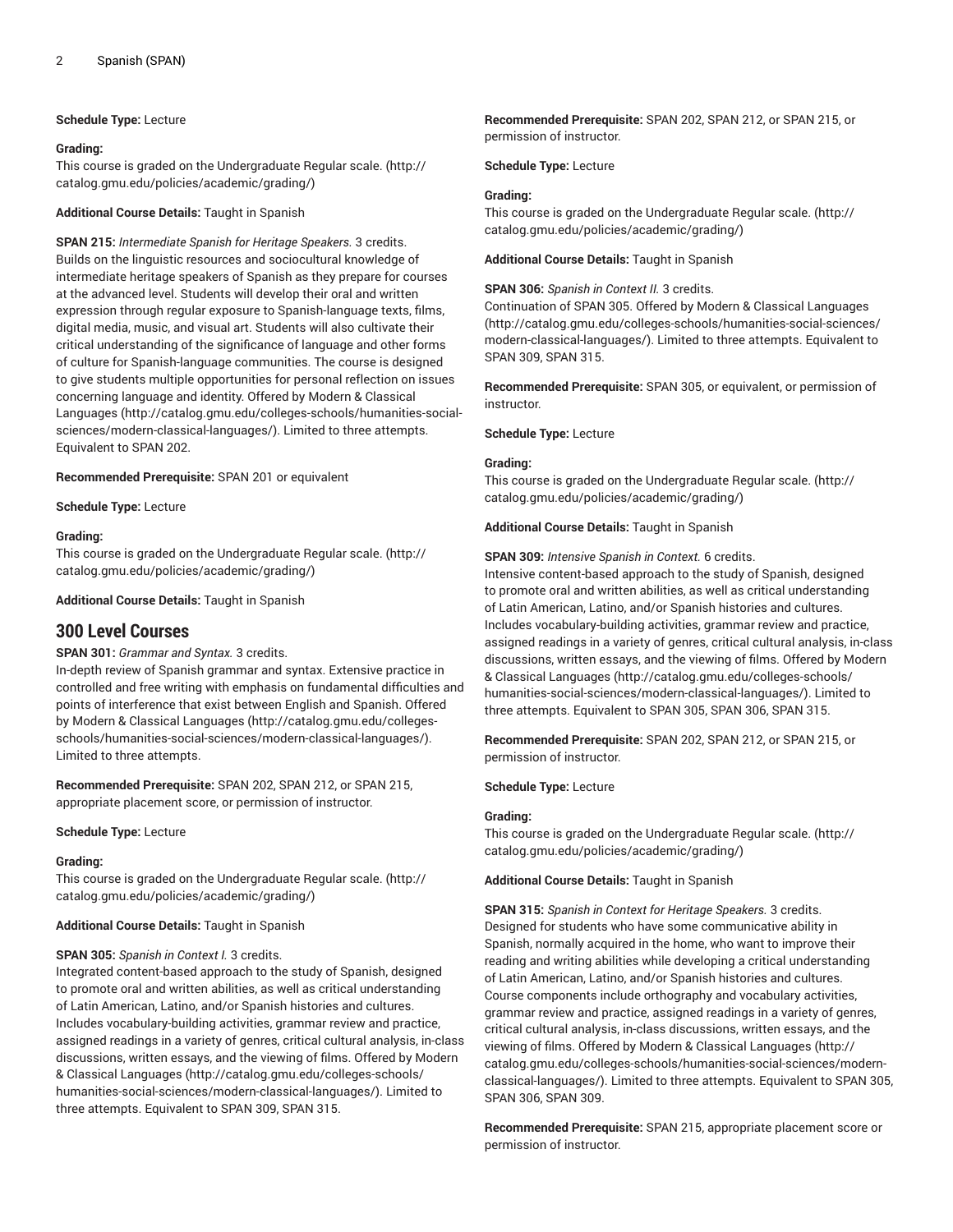# **Schedule Type:** Lecture

#### **Grading:**

This course is graded on the [Undergraduate](http://catalog.gmu.edu/policies/academic/grading/) Regular scale. ([http://](http://catalog.gmu.edu/policies/academic/grading/) [catalog.gmu.edu/policies/academic/grading/\)](http://catalog.gmu.edu/policies/academic/grading/)

**Additional Course Details:** Taught in Spanish

# **SPAN 321:** *Introduction to Spanish Culture.* 3 credits.

History, culture, economic and social development, and scientific and artistic achievements that have contributed to the formation of modern Spain. Offered by [Modern & Classical Languages](http://catalog.gmu.edu/colleges-schools/humanities-social-sciences/modern-classical-languages/) ([http://](http://catalog.gmu.edu/colleges-schools/humanities-social-sciences/modern-classical-languages/) [catalog.gmu.edu/colleges-schools/humanities-social-sciences/modern](http://catalog.gmu.edu/colleges-schools/humanities-social-sciences/modern-classical-languages/)[classical-languages/\)](http://catalog.gmu.edu/colleges-schools/humanities-social-sciences/modern-classical-languages/). Limited to three attempts. Equivalent to SPAN 461.

**Recommended Prerequisite:** ENGL101 or Permission of Instructor.

**Schedule Type:** Lecture

# **Grading:**

This course is graded on the [Undergraduate](http://catalog.gmu.edu/policies/academic/grading/) Regular scale. ([http://](http://catalog.gmu.edu/policies/academic/grading/) [catalog.gmu.edu/policies/academic/grading/\)](http://catalog.gmu.edu/policies/academic/grading/)

# **SPAN 322:** *Introduction to Latin American Culture.* 3 credits.

History, culture, economic and social development, and scientific and artistic achievements that have contributed to the formation of modern Latin America. Offered by [Modern & Classical Languages \(http://](http://catalog.gmu.edu/colleges-schools/humanities-social-sciences/modern-classical-languages/) [catalog.gmu.edu/colleges-schools/humanities-social-sciences/modern](http://catalog.gmu.edu/colleges-schools/humanities-social-sciences/modern-classical-languages/)[classical-languages/\)](http://catalog.gmu.edu/colleges-schools/humanities-social-sciences/modern-classical-languages/). Limited to three attempts. Equivalent to SPAN 466.

**Mason Core:** [Global Understanding](http://catalog.gmu.edu/mason-core/) ([http://catalog.gmu.edu/mason](http://catalog.gmu.edu/mason-core/)[core/\)](http://catalog.gmu.edu/mason-core/)

**Recommended Prerequisite:** ENGL 101/ENGH 101 or permission of instructor.

#### **Schedule Type:** Lecture

# **Grading:**

This course is graded on the [Undergraduate](http://catalog.gmu.edu/policies/academic/grading/) Regular scale. ([http://](http://catalog.gmu.edu/policies/academic/grading/) [catalog.gmu.edu/policies/academic/grading/\)](http://catalog.gmu.edu/policies/academic/grading/)

# **SPAN 323:** *Field Study in Hispanic Culture.* 1-3 credits.

History, culture, economic and social development, and scientific and artistic achievements that have contributed to the formation of modern Spain. Offered by [Modern & Classical Languages](http://catalog.gmu.edu/colleges-schools/humanities-social-sciences/modern-classical-languages/) ([http://](http://catalog.gmu.edu/colleges-schools/humanities-social-sciences/modern-classical-languages/) [catalog.gmu.edu/colleges-schools/humanities-social-sciences/modern](http://catalog.gmu.edu/colleges-schools/humanities-social-sciences/modern-classical-languages/)[classical-languages/\)](http://catalog.gmu.edu/colleges-schools/humanities-social-sciences/modern-classical-languages/). Limited to three attempts.

**Recommended Prerequisite:** 60 hours or Permission of Instructor.

# **Schedule Type:** Lecture

# **Grading:**

This course is graded on the [Undergraduate](http://catalog.gmu.edu/policies/academic/grading/) Regular scale. ([http://](http://catalog.gmu.edu/policies/academic/grading/) [catalog.gmu.edu/policies/academic/grading/\)](http://catalog.gmu.edu/policies/academic/grading/)

# **SPAN 324:** *Study Abroad in Spanish.* 3 credits.

Study at an academic institution in a Spanish-speaking country including classroom studies with professors from the host country and field experiences. Offered by [Modern & Classical Languages](http://catalog.gmu.edu/colleges-schools/humanities-social-sciences/modern-classical-languages/) ([http://](http://catalog.gmu.edu/colleges-schools/humanities-social-sciences/modern-classical-languages/) [catalog.gmu.edu/colleges-schools/humanities-social-sciences/modern](http://catalog.gmu.edu/colleges-schools/humanities-social-sciences/modern-classical-languages/)[classical-languages/\)](http://catalog.gmu.edu/colleges-schools/humanities-social-sciences/modern-classical-languages/). Limited to three attempts.

**Recommended Prerequisite:** SPAN 202, SPAN 212, or SPAN 215, or permission of instructor

#### **Schedule Type:** Lecture

#### **Grading:**

This course is graded on the [Undergraduate](http://catalog.gmu.edu/policies/academic/grading/) Regular scale. ([http://](http://catalog.gmu.edu/policies/academic/grading/) [catalog.gmu.edu/policies/academic/grading/](http://catalog.gmu.edu/policies/academic/grading/))

**Additional Course Details:** Taught in Spanish

#### **SPAN 325:** *Major Hispanic Writers.* 3 credits.

Study of the works of major Hispanic writers in translation. Writers studied vary. Notes: May be repeated for credit when topic is different. Offered by [Modern & Classical Languages](http://catalog.gmu.edu/colleges-schools/humanities-social-sciences/modern-classical-languages/) ([http://catalog.gmu.edu/](http://catalog.gmu.edu/colleges-schools/humanities-social-sciences/modern-classical-languages/) [colleges-schools/humanities-social-sciences/modern-classical](http://catalog.gmu.edu/colleges-schools/humanities-social-sciences/modern-classical-languages/)[languages/](http://catalog.gmu.edu/colleges-schools/humanities-social-sciences/modern-classical-languages/)). May be repeated within the term for a maximum 6 credits.

**Mason Core:** [Literature](http://catalog.gmu.edu/mason-core/) ([http://catalog.gmu.edu/mason-core/\)](http://catalog.gmu.edu/mason-core/)

**Specialized Designation:** Topic Varies

**Recommended Prerequisite:** ENGH 101 or equivalent.

**Schedule Type:** Lec/Sem #1, Lec/Sem #2, Lec/Sem #3, Lec/Sem #4, Lec/ Sem #5, Lec/Sem #6, Lec/Sem #7, Lec/Sem #8, Lec/Sem #9, Lecture, Sem/Lec #10, Sem/Lec #11, Sem/Lec #12, Sem/Lec #13, Sem/Lec #14, Sem/Lec #15, Sem/Lec #16, Sem/Lec #17, Sem/Lec #18

#### **Grading:**

This course is graded on the [Undergraduate](http://catalog.gmu.edu/policies/academic/grading/) Regular scale. ([http://](http://catalog.gmu.edu/policies/academic/grading/) [catalog.gmu.edu/policies/academic/grading/](http://catalog.gmu.edu/policies/academic/grading/))

**SPAN 326:** *Treasures of Spanish-Language Literature and Culture.* 3 credits. Introduces key themes and trends in Spanish-language literature and culture in the global context. Content varies across texts, media or other cultural practices. Offered by [Modern & Classical Languages \(http://](http://catalog.gmu.edu/colleges-schools/humanities-social-sciences/modern-classical-languages/) [catalog.gmu.edu/colleges-schools/humanities-social-sciences/modern](http://catalog.gmu.edu/colleges-schools/humanities-social-sciences/modern-classical-languages/)[classical-languages/\)](http://catalog.gmu.edu/colleges-schools/humanities-social-sciences/modern-classical-languages/). May be repeated within the degree for a maximum 6 credits.

**Recommended Prerequisite:** Advanced oral and written proficiency in Spanish, to be determined by the instructor.

**Schedule Type:** Lecture

# **Grading:**

This course is graded on the [Undergraduate](http://catalog.gmu.edu/policies/academic/grading/) Regular scale. ([http://](http://catalog.gmu.edu/policies/academic/grading/) [catalog.gmu.edu/policies/academic/grading/](http://catalog.gmu.edu/policies/academic/grading/))

**Additional Course Details:** Taught in Spanish

**SPAN 329:** *Special Topics in Spanish and Latin American Literature.* 3 credits.

Study of selected topics in Spanish or Latin American literature. Writers and topics vary. Notes: Designed for students who are not pursuing a concentration in Spanish. May be repeated when topic is different. Offered by [Modern & Classical Languages](http://catalog.gmu.edu/colleges-schools/humanities-social-sciences/modern-classical-languages/) ([http://catalog.gmu.edu/](http://catalog.gmu.edu/colleges-schools/humanities-social-sciences/modern-classical-languages/) [colleges-schools/humanities-social-sciences/modern-classical](http://catalog.gmu.edu/colleges-schools/humanities-social-sciences/modern-classical-languages/)[languages/](http://catalog.gmu.edu/colleges-schools/humanities-social-sciences/modern-classical-languages/)). May be repeated within the term for a maximum 6 credits.

**Specialized Designation:** Topic Varies

**Recommended Prerequisite:** ENGH 101 or permission of instructor.

**Schedule Type:** Lec/Sem #1, Lec/Sem #2, Lec/Sem #3, Lec/Sem #4, Lec/ Sem #5, Lec/Sem #6, Lec/Sem #7, Lec/Sem #8, Lec/Sem #9, Lecture, Sem/Lec #10, Sem/Lec #11, Sem/Lec #12, Sem/Lec #13, Sem/Lec #14, Sem/Lec #15, Sem/Lec #16, Sem/Lec #17, Sem/Lec #18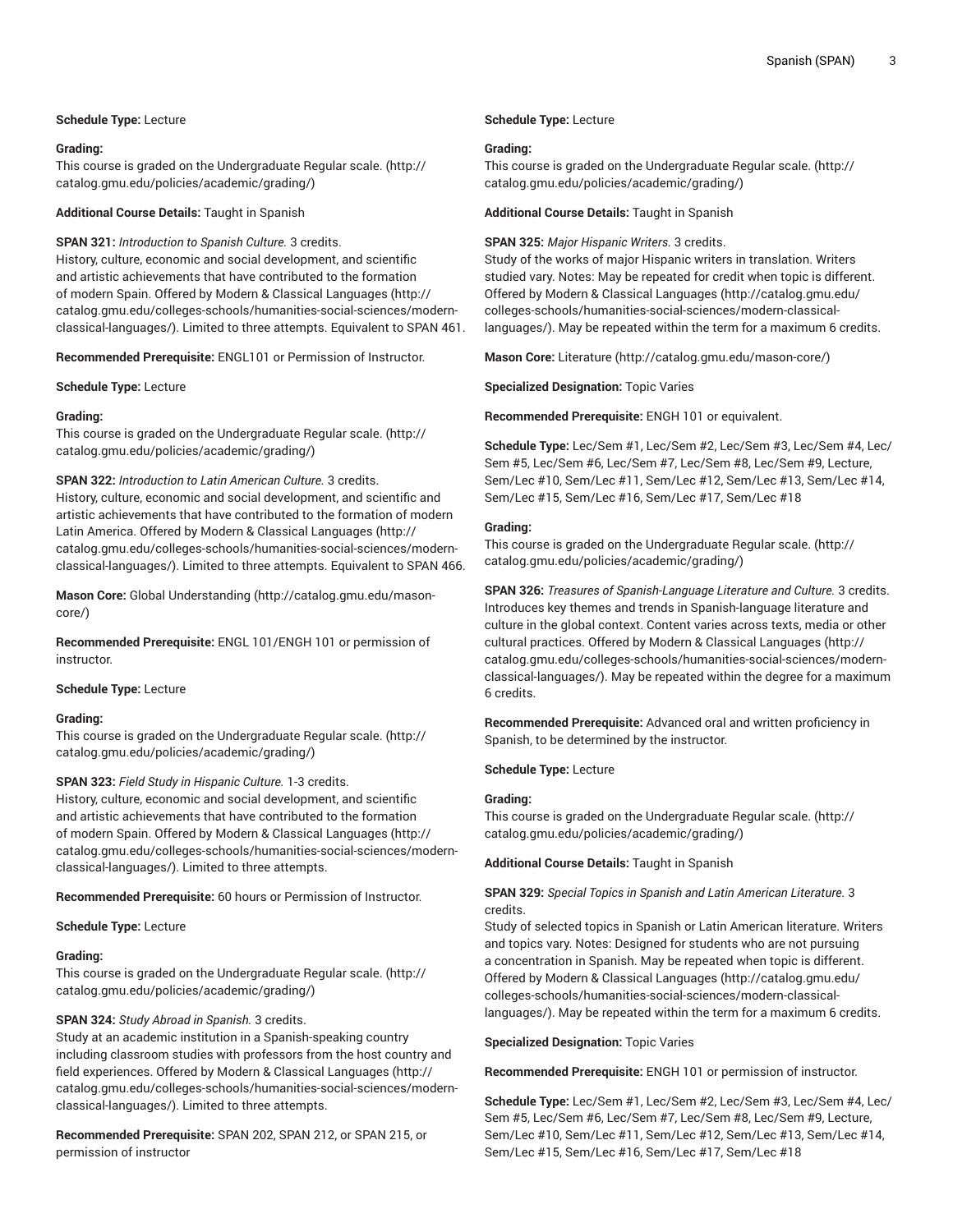#### **Grading:**

This course is graded on the [Undergraduate](http://catalog.gmu.edu/policies/academic/grading/) Regular scale. ([http://](http://catalog.gmu.edu/policies/academic/grading/) [catalog.gmu.edu/policies/academic/grading/\)](http://catalog.gmu.edu/policies/academic/grading/)

#### **SPAN 335:** *Topics for Proficiency: The Americas.* 3 credits.

Integrated content-based approach to conversational Spanish. Designed to promote increased confidence and fluency in both formal and informal Spanish registers, as well as critical understanding of Latin American and/or Latino histories and cultures. Current events, films, literary texts, and popular culture reflecting issues of Latin Americans and/or Latinos serve as catalysts for class discussions, oral presentations, and debates. Offered by [Modern & Classical Languages \(http://catalog.gmu.edu/](http://catalog.gmu.edu/colleges-schools/humanities-social-sciences/modern-classical-languages/) [colleges-schools/humanities-social-sciences/modern-classical](http://catalog.gmu.edu/colleges-schools/humanities-social-sciences/modern-classical-languages/)[languages/\)](http://catalog.gmu.edu/colleges-schools/humanities-social-sciences/modern-classical-languages/). May be repeated within the degree for a maximum 6 credits.

# **Specialized Designation:** Topic Varies

**Recommended Prerequisite:** SPAN 202, SPAN 212, or SPAN 215, or permission of instructor

#### **Schedule Type:** Lecture

#### **Grading:**

This course is graded on the [Undergraduate](http://catalog.gmu.edu/policies/academic/grading/) Regular scale. ([http://](http://catalog.gmu.edu/policies/academic/grading/) [catalog.gmu.edu/policies/academic/grading/\)](http://catalog.gmu.edu/policies/academic/grading/)

#### **Additional Course Details:** Taught in Spanish

#### **SPAN 336:** *Topics for Proficiency: Spain.* 3 credits.

Integrated content-based approach to conversational Spanish. Designed to promote increased confidence and fluency in both formal and informal Spanish registers, as well as critical understanding of Spanish history and culture. Current events, films, literary texts and popular culture reflecting Spanish issues serve as catalysts for class discussions, oral presentations and debates. Offered by [Modern & Classical Languages](http://catalog.gmu.edu/colleges-schools/humanities-social-sciences/modern-classical-languages/) ([http://catalog.gmu.edu/colleges-schools/humanities-social-sciences/](http://catalog.gmu.edu/colleges-schools/humanities-social-sciences/modern-classical-languages/) [modern-classical-languages/](http://catalog.gmu.edu/colleges-schools/humanities-social-sciences/modern-classical-languages/)). May be repeated within the degree for a maximum 6 credits.

#### **Specialized Designation:** Topic Varies

**Recommended Prerequisite:** SPAN 202, SPAN 212, or SPAN 215, or permission of instructor

#### **Schedule Type:** Lecture

#### **Grading:**

This course is graded on the [Undergraduate](http://catalog.gmu.edu/policies/academic/grading/) Regular scale. ([http://](http://catalog.gmu.edu/policies/academic/grading/) [catalog.gmu.edu/policies/academic/grading/\)](http://catalog.gmu.edu/policies/academic/grading/)

#### **Additional Course Details:** Taught in Spanish

#### **SPAN 351:** *Oral Spanish.* 3 credits.

Development of oral expression on topics of current interest and everyday situations, including written assignments. Offered by [Modern & Classical](http://catalog.gmu.edu/colleges-schools/humanities-social-sciences/modern-classical-languages/) [Languages \(http://catalog.gmu.edu/colleges-schools/humanities-social](http://catalog.gmu.edu/colleges-schools/humanities-social-sciences/modern-classical-languages/)[sciences/modern-classical-languages/](http://catalog.gmu.edu/colleges-schools/humanities-social-sciences/modern-classical-languages/)). Limited to three attempts.

**Recommended Prerequisite:** SPAN 202, SPAN 212, or SPAN 215, appropriate placement score, or permission of instructor

**Schedule Type:** Lecture

**Grading:**

This course is graded on the [Undergraduate](http://catalog.gmu.edu/policies/academic/grading/) Regular scale. ([http://](http://catalog.gmu.edu/policies/academic/grading/) [catalog.gmu.edu/policies/academic/grading/](http://catalog.gmu.edu/policies/academic/grading/))

#### **Additional Course Details:** Taught in Spanish

**SPAN 370:** *Spanish Writing and Stylistics.* 3 credits. Improves writing skills by covering formal and stylistic concepts of the Spanish language. Includes practice and exposure to different textual genres in an interdisciplinary fashion. Includes common doubts concerning spelling, expression, and style; business Spanish; journalistic Spanish; academic Spanish; and creative writing. Offered by [Modern](http://catalog.gmu.edu/colleges-schools/humanities-social-sciences/modern-classical-languages/) [& Classical Languages](http://catalog.gmu.edu/colleges-schools/humanities-social-sciences/modern-classical-languages/) [\(http://catalog.gmu.edu/colleges-schools/](http://catalog.gmu.edu/colleges-schools/humanities-social-sciences/modern-classical-languages/) [humanities-social-sciences/modern-classical-languages/\)](http://catalog.gmu.edu/colleges-schools/humanities-social-sciences/modern-classical-languages/). Limited to three attempts.

**Specialized Designation:** Writing Intensive in Major

**Recommended Prerequisite:** SPAN 306 or 309, or SPAN 315, or permission of instructor.

**Schedule Type:** Lecture

# **Grading:**

This course is graded on the [Undergraduate](http://catalog.gmu.edu/policies/academic/grading/) Regular scale. ([http://](http://catalog.gmu.edu/policies/academic/grading/) [catalog.gmu.edu/policies/academic/grading/](http://catalog.gmu.edu/policies/academic/grading/))

**Additional Course Details:** Taught in Spanish

**SPAN 375:** *Introduction to Spanish-Language Cinema.* 3 credits. Introduces the study of film as an art form and the academic discipline of film studies as they relate to the Spanish-speaking world. Focuses on students' acquisition of knowledge on the material and principles of film form and their practice in film analysis of discrete Spanish language films and film genres of significance within the 20th and 21st centuries. Offered by [Modern & Classical Languages](http://catalog.gmu.edu/colleges-schools/humanities-social-sciences/modern-classical-languages/) ([http://catalog.gmu.edu/](http://catalog.gmu.edu/colleges-schools/humanities-social-sciences/modern-classical-languages/) [colleges-schools/humanities-social-sciences/modern-classical](http://catalog.gmu.edu/colleges-schools/humanities-social-sciences/modern-classical-languages/)[languages/](http://catalog.gmu.edu/colleges-schools/humanities-social-sciences/modern-classical-languages/)). Limited to three attempts.

**Recommended Prerequisite:** SPAN 305 and SPAN 306 or SPAN 309 or SPAN 315.

**Recommended Corequisite:** SPAN 370, SPAN 385, SPAN 388, SPAN 390.

**Schedule Type:** Lecture

#### **Grading:**

This course is graded on the [Undergraduate](http://catalog.gmu.edu/policies/academic/grading/) Regular scale. ([http://](http://catalog.gmu.edu/policies/academic/grading/) [catalog.gmu.edu/policies/academic/grading/](http://catalog.gmu.edu/policies/academic/grading/))

#### **Additional Course Details:** Taught in Spanish

**SPAN 385:** *Introduction to Spanish Linguistics.* 3 credits. Introduces the study of Spanish linguistics, including phonetics, phonology, morphology, syntax, pragmatics, historical linguistics, and sociolinguistics. Combines discussion of theoretical issues with linguistic analysis of Spanish. Offered by [Modern & Classical Languages](http://catalog.gmu.edu/colleges-schools/humanities-social-sciences/modern-classical-languages/) [\(http://catalog.gmu.edu/colleges-schools/humanities-social-sciences/](http://catalog.gmu.edu/colleges-schools/humanities-social-sciences/modern-classical-languages/) [modern-classical-languages/\)](http://catalog.gmu.edu/colleges-schools/humanities-social-sciences/modern-classical-languages/). Limited to three attempts.

**Recommended Prerequisite:** SPAN 370 (may be enrolled concurrently) or permission of instructor.

**Schedule Type:** Lecture

**Grading:**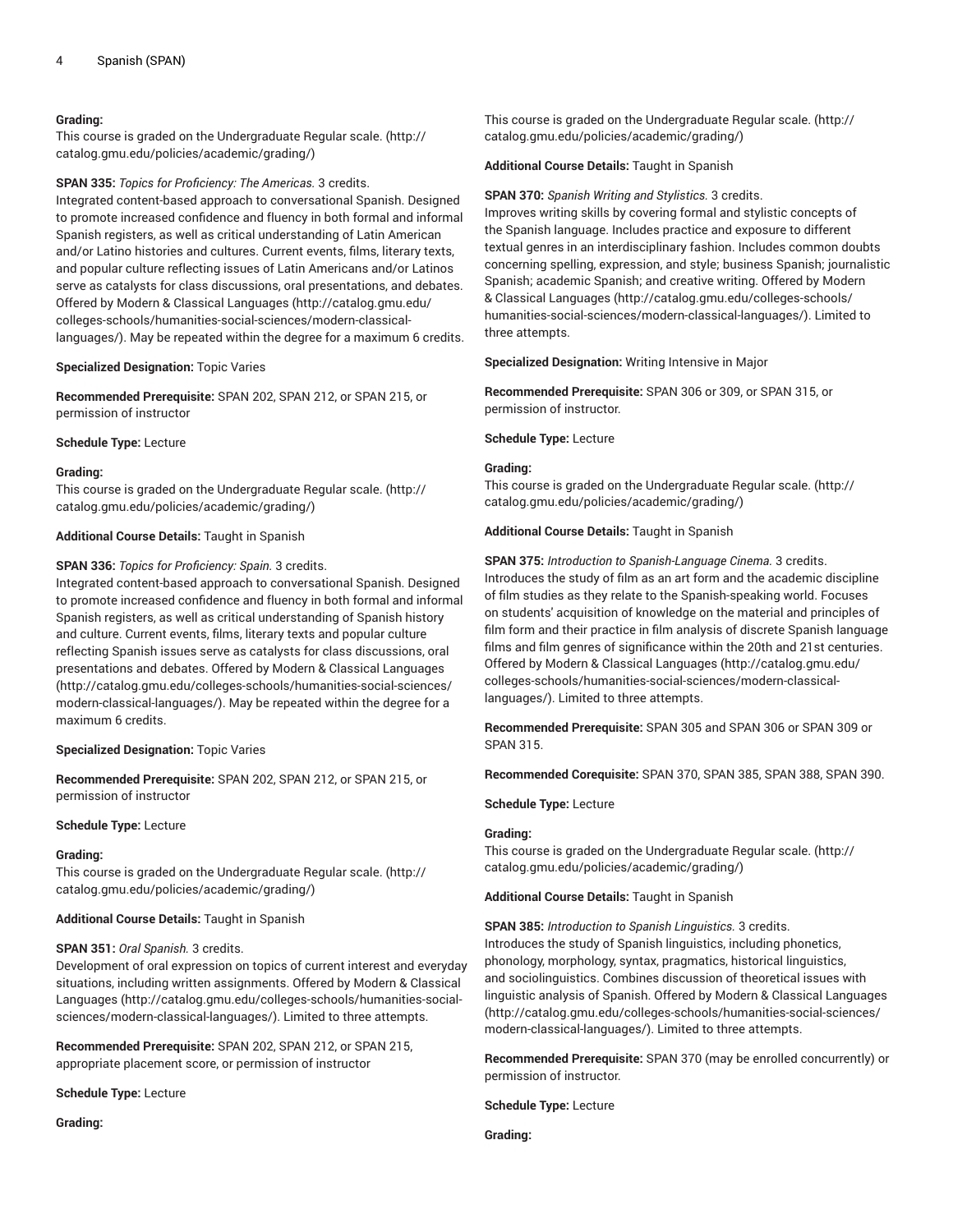This course is graded on the [Undergraduate](http://catalog.gmu.edu/policies/academic/grading/) Regular scale. ([http://](http://catalog.gmu.edu/policies/academic/grading/) [catalog.gmu.edu/policies/academic/grading/\)](http://catalog.gmu.edu/policies/academic/grading/)

**Additional Course Details:** Taught in Spanish

**SPAN 388:** *Introduction to Latina/o Studies.* 3 credits. Interdisciplinary approach to the study of U.S. Latina/o cultural production, designed to promote critical thinking in understanding Latina/ o histories, literatures, and cultures. Offered by [Modern & Classical](http://catalog.gmu.edu/colleges-schools/humanities-social-sciences/modern-classical-languages/) [Languages \(http://catalog.gmu.edu/colleges-schools/humanities-social](http://catalog.gmu.edu/colleges-schools/humanities-social-sciences/modern-classical-languages/)[sciences/modern-classical-languages/](http://catalog.gmu.edu/colleges-schools/humanities-social-sciences/modern-classical-languages/)). Limited to three attempts.

**Mason Core:** [Synthesis \(http://catalog.gmu.edu/mason-core/](http://catalog.gmu.edu/mason-core/))

**Recommended Prerequisite:** SPAN 335 or 336, or SPAN 370, or permission of instructor.

**Schedule Type:** Lecture

#### **Grading:**

This course is graded on the [Undergraduate](http://catalog.gmu.edu/policies/academic/grading/) Regular scale. ([http://](http://catalog.gmu.edu/policies/academic/grading/) [catalog.gmu.edu/policies/academic/grading/\)](http://catalog.gmu.edu/policies/academic/grading/)

**Additional Course Details:** Taught in Spanish

**SPAN 390:** *Introduction to Hispanic Literary Analysis.* 3 credits. Required course that prepares students for the study of Hispanic literatures. Introduces basic terminology of literary analysis and provides practice in the examination of texts in the major genres: poetry, narrative, and drama. Offered by [Modern & Classical Languages \(http://](http://catalog.gmu.edu/colleges-schools/humanities-social-sciences/modern-classical-languages/) [catalog.gmu.edu/colleges-schools/humanities-social-sciences/modern](http://catalog.gmu.edu/colleges-schools/humanities-social-sciences/modern-classical-languages/)[classical-languages/\)](http://catalog.gmu.edu/colleges-schools/humanities-social-sciences/modern-classical-languages/). Limited to three attempts.

**Recommended Prerequisite:** SPAN 370 (may be enrolled concurrently) or permission of instructor.

**Schedule Type:** Lecture

# **Grading:**

This course is graded on the [Undergraduate](http://catalog.gmu.edu/policies/academic/grading/) Regular scale. ([http://](http://catalog.gmu.edu/policies/academic/grading/) [catalog.gmu.edu/policies/academic/grading/\)](http://catalog.gmu.edu/policies/academic/grading/)

**Additional Course Details:** Taught in Spanish

# **400 Level Courses**

**SPAN 400:** *Spanish for the Professions.* 3 credits.

Advanced study of the language needed for use in a specific profession, such as translation, business, social service, or health professions. Notes: May be repeated when profession differs. Offered by [Modern & Classical](http://catalog.gmu.edu/colleges-schools/humanities-social-sciences/modern-classical-languages/) [Languages \(http://catalog.gmu.edu/colleges-schools/humanities-social](http://catalog.gmu.edu/colleges-schools/humanities-social-sciences/modern-classical-languages/)[sciences/modern-classical-languages/](http://catalog.gmu.edu/colleges-schools/humanities-social-sciences/modern-classical-languages/)). May be repeated within the degree for a maximum 6 credits.

**Recommended Prerequisite:** SPAN 385 or permission of instructor.

**Schedule Type:** Lecture

#### **Grading:**

This course is graded on the [Undergraduate](http://catalog.gmu.edu/policies/academic/grading/) Regular scale. ([http://](http://catalog.gmu.edu/policies/academic/grading/) [catalog.gmu.edu/policies/academic/grading/\)](http://catalog.gmu.edu/policies/academic/grading/)

**Additional Course Details:** Taught in Spanish

**SPAN 425:** *Independent Study.* 1-3 credits.

Research and analysis of a selected problem in literature or linguistics in consultation with a department member. Notes: Maximum of 6 credits

of independent study may be applied to fulfillment of requirements for the major. Offered by [Modern & Classical Languages \(http://](http://catalog.gmu.edu/colleges-schools/humanities-social-sciences/modern-classical-languages/) [catalog.gmu.edu/colleges-schools/humanities-social-sciences/modern](http://catalog.gmu.edu/colleges-schools/humanities-social-sciences/modern-classical-languages/)[classical-languages/\)](http://catalog.gmu.edu/colleges-schools/humanities-social-sciences/modern-classical-languages/). May be repeated within the term for a maximum 6 credits.

**Specialized Designation:** Topic Varies

**Recommended Prerequisite:** Spanish major with 90 credits, and permission of instructor.

**Schedule Type:** Independent Study

# **Grading:**

This course is graded on the [Undergraduate](http://catalog.gmu.edu/policies/academic/grading/) Regular scale. ([http://](http://catalog.gmu.edu/policies/academic/grading/) [catalog.gmu.edu/policies/academic/grading/](http://catalog.gmu.edu/policies/academic/grading/))

**Additional Course Details:** Taught in Spanish

#### **SPAN 426:** *Independent Study.* 1-3 credits.

Research and analysis of a selected problem in literature or linguistics in consultation with a department member. Notes: Maximum of 6 credits of independent study may be applied to fulfillment of requirements for the major. Offered by [Modern & Classical Languages \(http://](http://catalog.gmu.edu/colleges-schools/humanities-social-sciences/modern-classical-languages/) [catalog.gmu.edu/colleges-schools/humanities-social-sciences/modern](http://catalog.gmu.edu/colleges-schools/humanities-social-sciences/modern-classical-languages/)[classical-languages/\)](http://catalog.gmu.edu/colleges-schools/humanities-social-sciences/modern-classical-languages/). May be repeated within the term for a maximum 6 credits.

**Specialized Designation:** Topic Varies

**Recommended Prerequisite:** Spanish major with 90 credits, and permission of instructor.

**Schedule Type:** Independent Study

#### **Grading:**

This course is graded on the [Undergraduate](http://catalog.gmu.edu/policies/academic/grading/) Regular scale. ([http://](http://catalog.gmu.edu/policies/academic/grading/) [catalog.gmu.edu/policies/academic/grading/](http://catalog.gmu.edu/policies/academic/grading/))

**Additional Course Details:** Taught in Spanish

**SPAN 430:** *Spanish in the United States.* 3 credits.

Covers sociopolitical and sociolinguistic issues including the demographics and history of Spanish-speakers in the US. Provides a foundation in issues such as language variation; language and identity; intersections among race, ethnicity, and language; official language policies; the representation of Spanish in the media; and language diversity in education. Offered by [Modern & Classical Languages](http://catalog.gmu.edu/colleges-schools/humanities-social-sciences/modern-classical-languages/) ([http://](http://catalog.gmu.edu/colleges-schools/humanities-social-sciences/modern-classical-languages/) [catalog.gmu.edu/colleges-schools/humanities-social-sciences/modern](http://catalog.gmu.edu/colleges-schools/humanities-social-sciences/modern-classical-languages/)[classical-languages/\)](http://catalog.gmu.edu/colleges-schools/humanities-social-sciences/modern-classical-languages/). Limited to three attempts.

**Mason Core:** [Social/Behavioral](http://catalog.gmu.edu/mason-core/) Sciences [\(http://catalog.gmu.edu/mason](http://catalog.gmu.edu/mason-core/)[core/](http://catalog.gmu.edu/mason-core/))

**Recommended Prerequisite:** SPAN 315, 335, 336, 370, or permission of instructor.

**Schedule Type:** Lecture

# **Grading:**

This course is graded on the [Undergraduate](http://catalog.gmu.edu/policies/academic/grading/) Regular scale. ([http://](http://catalog.gmu.edu/policies/academic/grading/) [catalog.gmu.edu/policies/academic/grading/](http://catalog.gmu.edu/policies/academic/grading/))

**Additional Course Details:** Taught in Spanish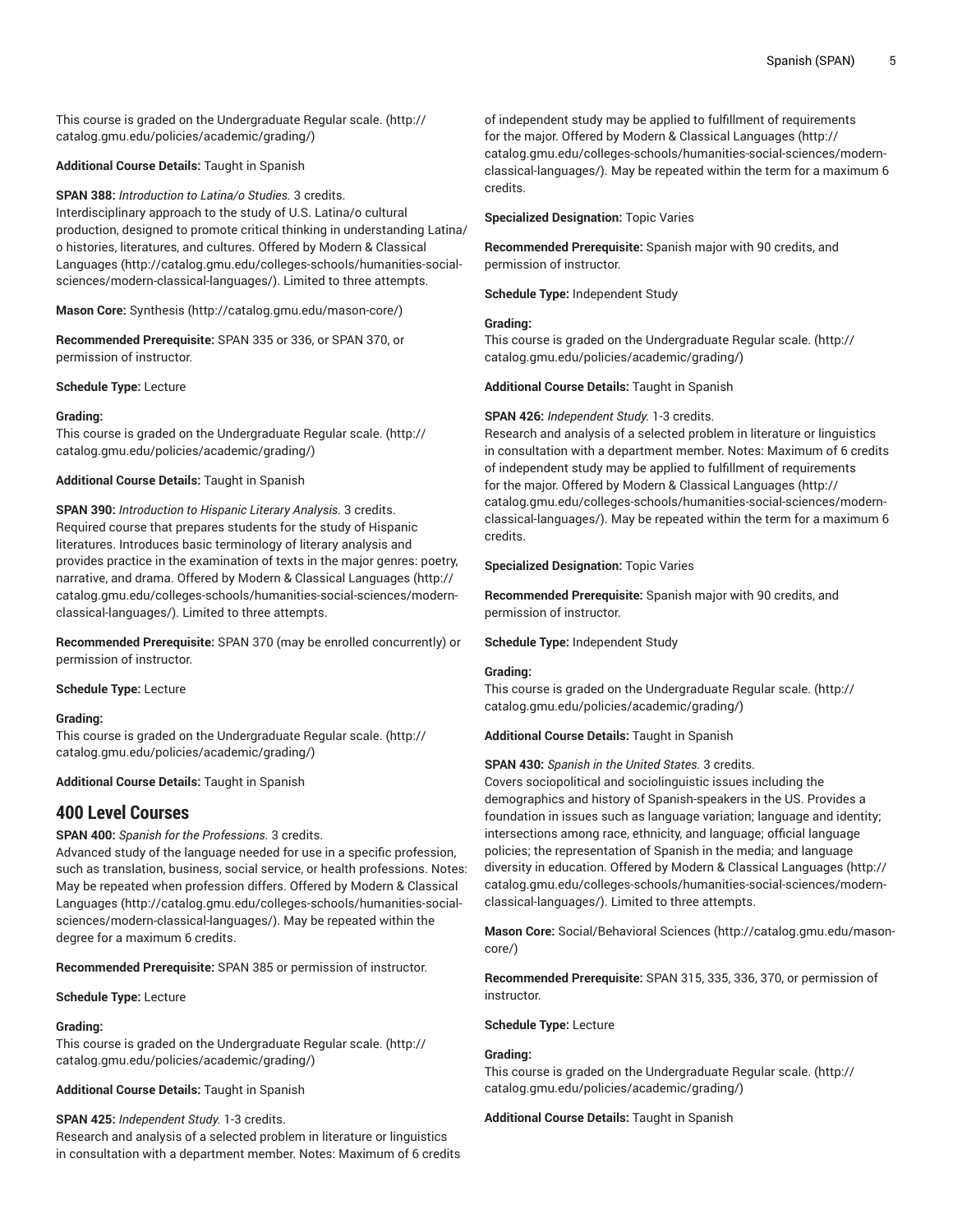# **SPAN 452:** *Advanced Written Spanish.* 3 credits.

Development of skills required in writing Spanish. Guided and original compositions. Grammatical structures reviewed and supplemented with individual corrections. Offered by [Modern & Classical Languages](http://catalog.gmu.edu/colleges-schools/humanities-social-sciences/modern-classical-languages/) ([http://](http://catalog.gmu.edu/colleges-schools/humanities-social-sciences/modern-classical-languages/) [catalog.gmu.edu/colleges-schools/humanities-social-sciences/modern](http://catalog.gmu.edu/colleges-schools/humanities-social-sciences/modern-classical-languages/)[classical-languages/\)](http://catalog.gmu.edu/colleges-schools/humanities-social-sciences/modern-classical-languages/). Limited to three attempts.

**Recommended Prerequisite:** 9 hours of SPAN at the 300 level or permission of instructor.

**Schedule Type:** Lecture

# **Grading:**

This course is graded on the [Undergraduate](http://catalog.gmu.edu/policies/academic/grading/) Regular scale. ([http://](http://catalog.gmu.edu/policies/academic/grading/) [catalog.gmu.edu/policies/academic/grading/\)](http://catalog.gmu.edu/policies/academic/grading/)

# **Additional Course Details:** Taught in Spanish

# **SPAN 455:** *Spanish-English Translation.* 3 credits.

Introduction to the history, theory, analysis, and practice of Spanish-English and English-Spanish translation. Includes literal versus free translation; denotation and connotation; regional and social variation; intercultural pragmatic differences; interlanguage influence and calques; and genre and audience. Hands-on experience with literary works, newspaper articles, and advertisements, as well as legal, medical, and technical documents. Offered by [Modern & Classical Languages](http://catalog.gmu.edu/colleges-schools/humanities-social-sciences/modern-classical-languages/) ([http://](http://catalog.gmu.edu/colleges-schools/humanities-social-sciences/modern-classical-languages/) [catalog.gmu.edu/colleges-schools/humanities-social-sciences/modern](http://catalog.gmu.edu/colleges-schools/humanities-social-sciences/modern-classical-languages/)[classical-languages/\)](http://catalog.gmu.edu/colleges-schools/humanities-social-sciences/modern-classical-languages/). Limited to three attempts.

**Recommended Prerequisite:** SPAN 370 and ENGL 302/ENGH 302; or permission of instructor.

# **Schedule Type:** Lecture

# **Grading:**

This course is graded on the [Undergraduate](http://catalog.gmu.edu/policies/academic/grading/) Regular scale. ([http://](http://catalog.gmu.edu/policies/academic/grading/) [catalog.gmu.edu/policies/academic/grading/\)](http://catalog.gmu.edu/policies/academic/grading/)

**Additional Course Details:** Taught in Spanish

# **SPAN 461:** *Spanish Civilization and Culture.* 3 credits.

Survey of Spanish culture and civilization from the pre-Roman era to the 20th century. Offered by [Modern & Classical Languages](http://catalog.gmu.edu/colleges-schools/humanities-social-sciences/modern-classical-languages/) ([http://](http://catalog.gmu.edu/colleges-schools/humanities-social-sciences/modern-classical-languages/) [catalog.gmu.edu/colleges-schools/humanities-social-sciences/modern](http://catalog.gmu.edu/colleges-schools/humanities-social-sciences/modern-classical-languages/)[classical-languages/\)](http://catalog.gmu.edu/colleges-schools/humanities-social-sciences/modern-classical-languages/). Limited to three attempts. Equivalent to SPAN 321.

**Recommended Prerequisite:** SPAN 370 or permission of instructor.

**Schedule Type:** Lecture

# **Grading:**

This course is graded on the [Undergraduate](http://catalog.gmu.edu/policies/academic/grading/) Regular scale. ([http://](http://catalog.gmu.edu/policies/academic/grading/) [catalog.gmu.edu/policies/academic/grading/\)](http://catalog.gmu.edu/policies/academic/grading/)

# **Additional Course Details:** Taught in Spanish

**SPAN 466:** *Latin American Civilization and Culture.* 3 credits. Introduction to the study of Latin American civilization and culture from the pre-Columbian era to the 20th century. Offered by [Modern & Classical](http://catalog.gmu.edu/colleges-schools/humanities-social-sciences/modern-classical-languages/) [Languages \(http://catalog.gmu.edu/colleges-schools/humanities-social](http://catalog.gmu.edu/colleges-schools/humanities-social-sciences/modern-classical-languages/)[sciences/modern-classical-languages/](http://catalog.gmu.edu/colleges-schools/humanities-social-sciences/modern-classical-languages/)). Limited to three attempts. Equivalent to SPAN 322.

**Mason Core:** [Global Understanding](http://catalog.gmu.edu/mason-core/) ([http://catalog.gmu.edu/mason](http://catalog.gmu.edu/mason-core/)[core/\)](http://catalog.gmu.edu/mason-core/)

#### **Recommended Prerequisite:** SPAN 370 or permission of instructor.

**Schedule Type:** Lecture

# **Grading:**

This course is graded on the [Undergraduate](http://catalog.gmu.edu/policies/academic/grading/) Regular scale. ([http://](http://catalog.gmu.edu/policies/academic/grading/) [catalog.gmu.edu/policies/academic/grading/](http://catalog.gmu.edu/policies/academic/grading/))

**Additional Course Details:** Taught in Spanish

# **SPAN 472:** *Spanish Phonetics and Phonology.* 3 credits.

Introduction to the analysis of the Spanish sound system, both phonetics and phonology. Topics include the articulatory system, sound production, the classification of vowels and consonants, phonetic transcription, the mental representation of sounds, variation and accent, and processes of sound change, among others. Offered by [Modern & Classical Languages](http://catalog.gmu.edu/colleges-schools/humanities-social-sciences/modern-classical-languages/) [\(http://catalog.gmu.edu/colleges-schools/humanities-social-sciences/](http://catalog.gmu.edu/colleges-schools/humanities-social-sciences/modern-classical-languages/) [modern-classical-languages/\)](http://catalog.gmu.edu/colleges-schools/humanities-social-sciences/modern-classical-languages/). Limited to three attempts.

**Recommended Prerequisite:** SPAN 385, or permission of instructor.

**Schedule Type:** Lecture

#### **Grading:**

This course is graded on the [Undergraduate](http://catalog.gmu.edu/policies/academic/grading/) Regular scale. ([http://](http://catalog.gmu.edu/policies/academic/grading/) [catalog.gmu.edu/policies/academic/grading/](http://catalog.gmu.edu/policies/academic/grading/))

**Additional Course Details:** Taught in Spanish

**SPAN 474:** *Spanish Syntax and Semantics.* 3 credits.

Investigates the knowledge Spanish speakers possess that enables them to understand and create expressions they have not heard before. Studies the system unconsciously used by Spanish speakers and writers to connect situations in the real world to the words and sentences that express each situation. Provides opportunities to analyze samples of language in actual use. Offered by [Modern & Classical Languages](http://catalog.gmu.edu/colleges-schools/humanities-social-sciences/modern-classical-languages/) ([http://](http://catalog.gmu.edu/colleges-schools/humanities-social-sciences/modern-classical-languages/) [catalog.gmu.edu/colleges-schools/humanities-social-sciences/modern](http://catalog.gmu.edu/colleges-schools/humanities-social-sciences/modern-classical-languages/)[classical-languages/\)](http://catalog.gmu.edu/colleges-schools/humanities-social-sciences/modern-classical-languages/). Limited to three attempts.

**Recommended Prerequisite:** SPAN 385, or permission of instructor.

**Schedule Type:** Lecture

# **Grading:**

This course is graded on the [Undergraduate](http://catalog.gmu.edu/policies/academic/grading/) Regular scale. ([http://](http://catalog.gmu.edu/policies/academic/grading/) [catalog.gmu.edu/policies/academic/grading/](http://catalog.gmu.edu/policies/academic/grading/))

**Additional Course Details:** Taught in Spanish

**SPAN 476:** *Teaching Spanish in the United States.* 3 credits.

Introduction to second language acquisition theory and research, and the application to teaching Spanish as a second language and a heritage language. Includes a discussion of sociocultural and political issues surrounding the teaching of Spanish in the United States. Covers learning objectives, critical pedagogy, course design, grammar instruction, taskbased language teaching, computer-assisted language learning, materials evaluation, and assessment. Offered by [Modern & Classical Languages](http://catalog.gmu.edu/colleges-schools/humanities-social-sciences/modern-classical-languages/) [\(http://catalog.gmu.edu/colleges-schools/humanities-social-sciences/](http://catalog.gmu.edu/colleges-schools/humanities-social-sciences/modern-classical-languages/) [modern-classical-languages/\)](http://catalog.gmu.edu/colleges-schools/humanities-social-sciences/modern-classical-languages/). Limited to three attempts.

**Recommended Prerequisite:** SPAN 385, or permission of instructor.

**Schedule Type:** Lecture

**Grading:**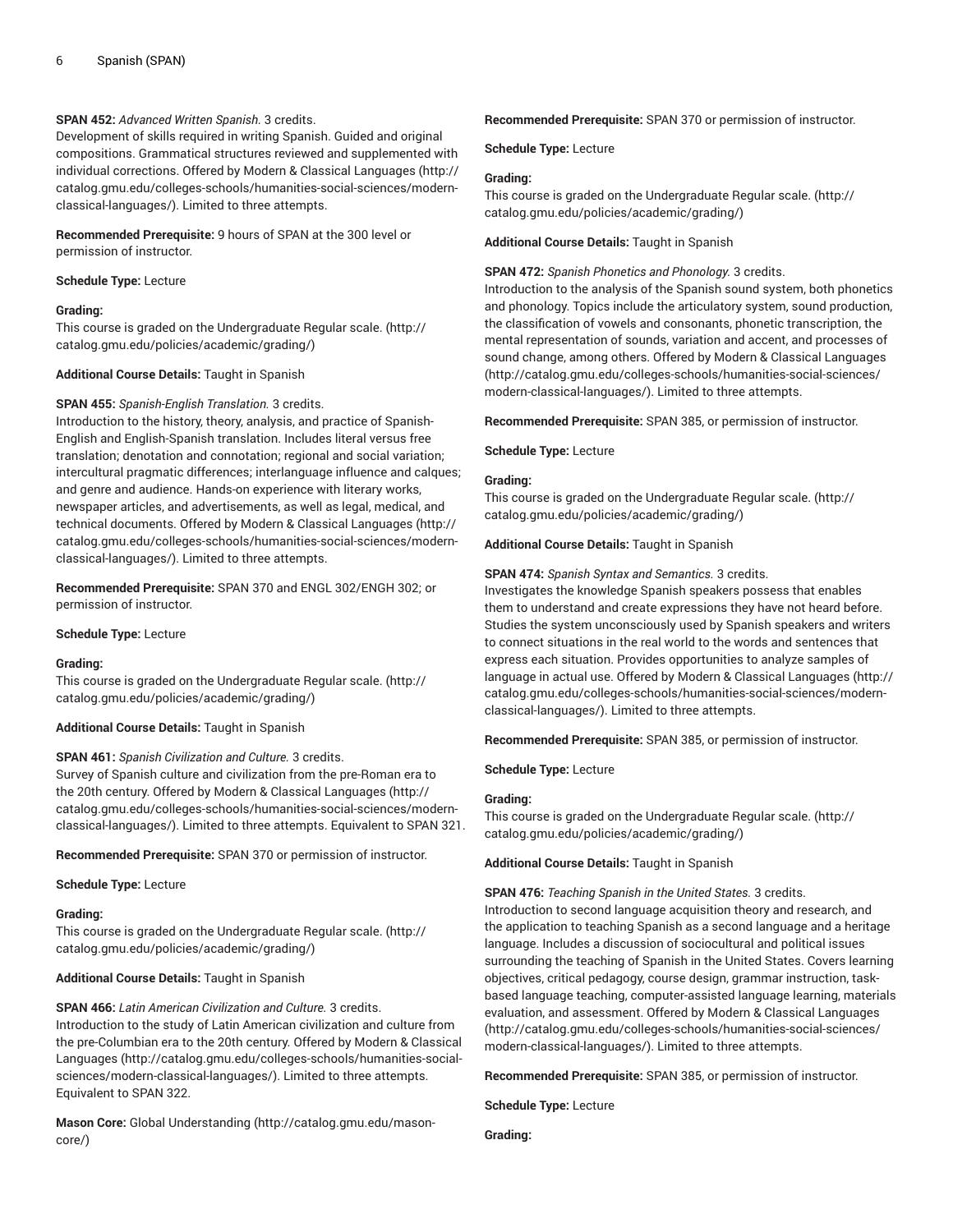This course is graded on the [Undergraduate](http://catalog.gmu.edu/policies/academic/grading/) Regular scale. ([http://](http://catalog.gmu.edu/policies/academic/grading/) [catalog.gmu.edu/policies/academic/grading/\)](http://catalog.gmu.edu/policies/academic/grading/)

**Additional Course Details:** Taught in Spanish

**SPAN 480:** *Special Topics in Spanish.* 3 credits.

Study of a selected theme in Hispanic literature, culture, or linguistics. Notes: May be repeated for credit when topic is different. Offered by [Modern & Classical Languages \(http://catalog.gmu.edu/colleges](http://catalog.gmu.edu/colleges-schools/humanities-social-sciences/modern-classical-languages/)[schools/humanities-social-sciences/modern-classical-languages/\)](http://catalog.gmu.edu/colleges-schools/humanities-social-sciences/modern-classical-languages/). May be repeated within the term for a maximum 6 credits.

# **Specialized Designation:** Topic Varies

**Recommended Prerequisite:** SPAN 385, 388 or 390, depending on topic, or permission of instructor.

**Schedule Type:** Lec/Sem #1, Lec/Sem #2, Lec/Sem #3, Lec/Sem #4, Lec/ Sem #5, Lec/Sem #6, Lec/Sem #7, Lec/Sem #8, Lec/Sem #9, Lecture, Sem/Lec #10, Sem/Lec #11, Sem/Lec #12, Sem/Lec #13, Sem/Lec #14, Sem/Lec #15, Sem/Lec #16, Sem/Lec #17, Sem/Lec #18

# **Grading:**

This course is graded on the [Undergraduate](http://catalog.gmu.edu/policies/academic/grading/) Regular scale. ([http://](http://catalog.gmu.edu/policies/academic/grading/) [catalog.gmu.edu/policies/academic/grading/\)](http://catalog.gmu.edu/policies/academic/grading/)

**Additional Course Details:** Taught in Spanish

# **SPAN 481:** *Special Topics in Spanish.* 3 credits.

Study of a selected theme in Hispanic literature, culture, or linguistics. Notes: May be repeated for credit when topic is different. Offered by [Modern & Classical Languages \(http://catalog.gmu.edu/colleges](http://catalog.gmu.edu/colleges-schools/humanities-social-sciences/modern-classical-languages/)[schools/humanities-social-sciences/modern-classical-languages/\)](http://catalog.gmu.edu/colleges-schools/humanities-social-sciences/modern-classical-languages/). May be repeated within the term for a maximum 6 credits.

# **Specialized Designation:** Topic Varies

**Recommended Prerequisite:** SPAN 385, 388 or 390, depending on topic, or permission of instructor.

**Schedule Type:** Lec/Sem #1, Lec/Sem #2, Lec/Sem #3, Lec/Sem #4, Lec/ Sem #5, Lec/Sem #6, Lec/Sem #7, Lec/Sem #8, Lec/Sem #9, Lecture, Sem/Lec #10, Sem/Lec #11, Sem/Lec #12, Sem/Lec #13, Sem/Lec #14, Sem/Lec #15, Sem/Lec #16, Sem/Lec #17, Sem/Lec #18

# **Grading:**

This course is graded on the [Undergraduate](http://catalog.gmu.edu/policies/academic/grading/) Regular scale. ([http://](http://catalog.gmu.edu/policies/academic/grading/) [catalog.gmu.edu/policies/academic/grading/\)](http://catalog.gmu.edu/policies/academic/grading/)

# **Additional Course Details:** Taught in Spanish

# **SPAN 482:** *Mass Media and Popular Culture in the Spanish-Speaking World.* 3 credits.

Critical examination of the significance of mass media and/or popular culture for the development of Spanish-speaking nation-states in the 19th, 20th, and 21st centuries. Forms studied may include but are not limited to: Newspapers, popular novels, lithography, photography, radio, film, television, public art, sport, performance, digital media. Students will use readings in critical theory to explore ways in which forms of mass and popular culture connect to social imaginaries. Enhancement of advanced analytical skills in Spanish through different modules of lecture, reading, discussion, and writing. Offered by [Modern & Classical](http://catalog.gmu.edu/colleges-schools/humanities-social-sciences/modern-classical-languages/) [Languages \(http://catalog.gmu.edu/colleges-schools/humanities-social](http://catalog.gmu.edu/colleges-schools/humanities-social-sciences/modern-classical-languages/)[sciences/modern-classical-languages/](http://catalog.gmu.edu/colleges-schools/humanities-social-sciences/modern-classical-languages/)). May be repeated within the degree for a maximum 6 credits.

**Recommended Prerequisite:** SPAN 305/306 or 309 or 315, SPAN 370, SPAN 385, SPAN 390.

**Schedule Type:** Lecture

# **Grading:**

This course is graded on the [Undergraduate](http://catalog.gmu.edu/policies/academic/grading/) Regular scale. ([http://](http://catalog.gmu.edu/policies/academic/grading/) [catalog.gmu.edu/policies/academic/grading/](http://catalog.gmu.edu/policies/academic/grading/))

**Additional Course Details:** Taught in Spanish

**SPAN 483:** *Medieval and Early Modern Literature of Spain.* 3 credits. Examines the main periods, trends, genres, and most representative works of the Spanish peninsular literature from its beginnings to the end of the Golden Age. Offered by [Modern & Classical Languages](http://catalog.gmu.edu/colleges-schools/humanities-social-sciences/modern-classical-languages/) ([http://](http://catalog.gmu.edu/colleges-schools/humanities-social-sciences/modern-classical-languages/) [catalog.gmu.edu/colleges-schools/humanities-social-sciences/modern](http://catalog.gmu.edu/colleges-schools/humanities-social-sciences/modern-classical-languages/)[classical-languages/\)](http://catalog.gmu.edu/colleges-schools/humanities-social-sciences/modern-classical-languages/). Limited to three attempts.

**Recommended Prerequisite:** SPAN 390 or permission of instructor.

**Schedule Type:** Lecture

# **Grading:**

This course is graded on the [Undergraduate](http://catalog.gmu.edu/policies/academic/grading/) Regular scale. ([http://](http://catalog.gmu.edu/policies/academic/grading/) [catalog.gmu.edu/policies/academic/grading/](http://catalog.gmu.edu/policies/academic/grading/))

**Additional Course Details:** Taught in Spanish

**SPAN 484:** *Modern and Contemporary Literature of Spain.* 3 credits. Examines the main periods, trends, genres, and most representative works of Spanish peninsular literature from the 18th century to the contemporary period. Offered by [Modern & Classical Languages](http://catalog.gmu.edu/colleges-schools/humanities-social-sciences/modern-classical-languages/) ([http://](http://catalog.gmu.edu/colleges-schools/humanities-social-sciences/modern-classical-languages/) [catalog.gmu.edu/colleges-schools/humanities-social-sciences/modern](http://catalog.gmu.edu/colleges-schools/humanities-social-sciences/modern-classical-languages/)[classical-languages/\)](http://catalog.gmu.edu/colleges-schools/humanities-social-sciences/modern-classical-languages/). Limited to three attempts.

**Recommended Prerequisite:** SPAN 390 or permission of instructor.

**Schedule Type:** Lecture

# **Grading:**

This course is graded on the [Undergraduate](http://catalog.gmu.edu/policies/academic/grading/) Regular scale. ([http://](http://catalog.gmu.edu/policies/academic/grading/) [catalog.gmu.edu/policies/academic/grading/](http://catalog.gmu.edu/policies/academic/grading/))

**Additional Course Details:** Taught in Spanish

**SPAN 485:** *Topics in Community-Based Spanish.* 3 credits.

Combined classroom and community-based learning experience with a focus on historical, social, cultural, political, and linguistic aspects of Spanish in the community. Topics change each semester and include education, immigration, healthcare, and language policy, among others. Offered by [Modern & Classical Languages](http://catalog.gmu.edu/colleges-schools/humanities-social-sciences/modern-classical-languages/) ([http://catalog.gmu.edu/](http://catalog.gmu.edu/colleges-schools/humanities-social-sciences/modern-classical-languages/) [colleges-schools/humanities-social-sciences/modern-classical](http://catalog.gmu.edu/colleges-schools/humanities-social-sciences/modern-classical-languages/)[languages/](http://catalog.gmu.edu/colleges-schools/humanities-social-sciences/modern-classical-languages/)). May be repeated within the degree for a maximum 6 credits.

# **Specialized Designation:** Topic Varies

**Recommended Prerequisite:** SPAN 385, advanced ability in Spanish, or permission of instructor.

**Schedule Type:** Lecture

# **Grading:**

This course is graded on the [Undergraduate](http://catalog.gmu.edu/policies/academic/grading/) Regular scale. ([http://](http://catalog.gmu.edu/policies/academic/grading/) [catalog.gmu.edu/policies/academic/grading/](http://catalog.gmu.edu/policies/academic/grading/))

**Additional Course Details:** Taught in Spanish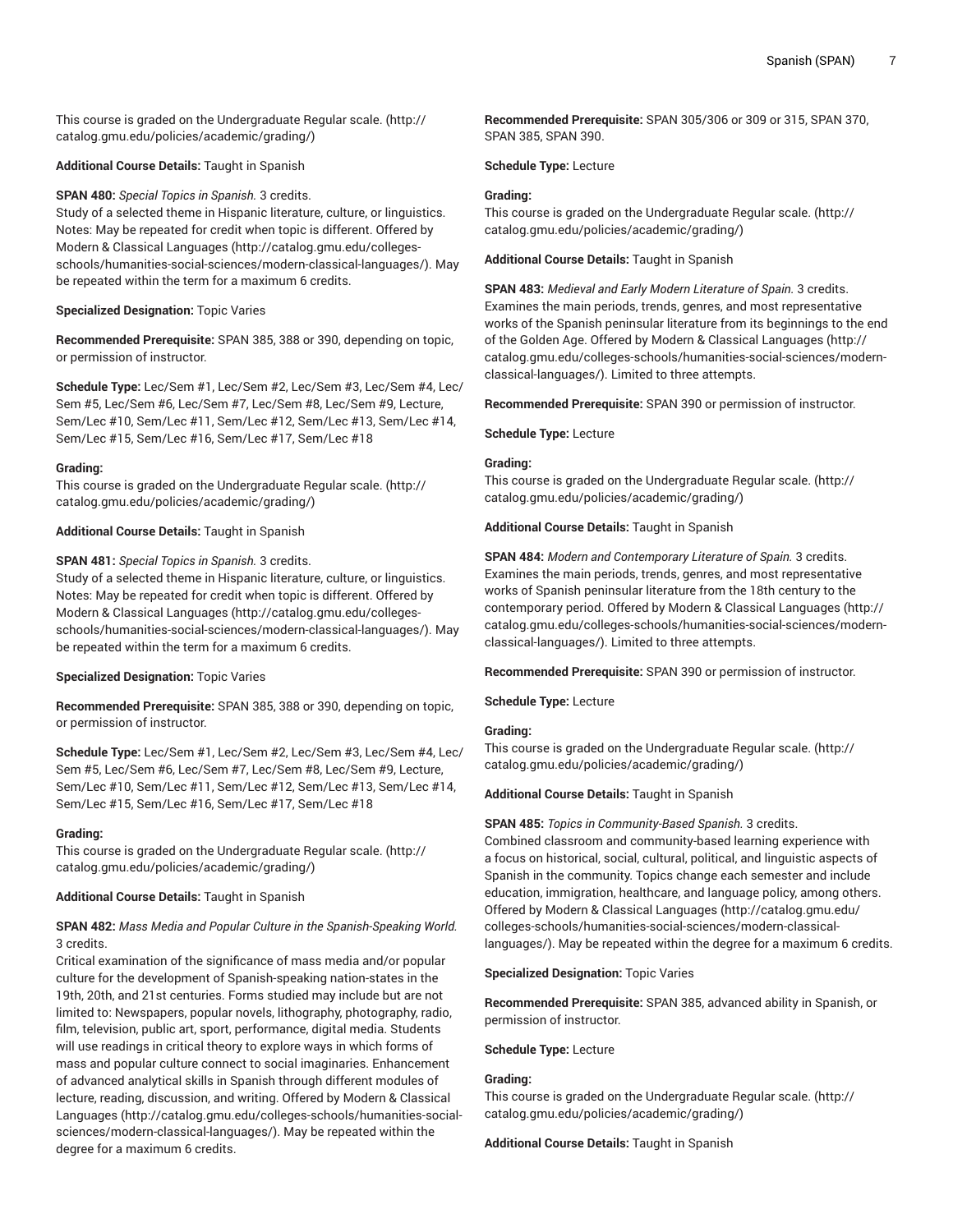# **SPAN 486:** *Topics in Latin American Literature I: Pre-colonial to Mid-19th Century.* 3 credits.

An interdisciplinary examination and discussion of major topics in literary texts and cultural practices of Latin America from pre-colonial times to the mid-19th century. Offered by [Modern & Classical Languages \(http://](http://catalog.gmu.edu/colleges-schools/humanities-social-sciences/modern-classical-languages/) [catalog.gmu.edu/colleges-schools/humanities-social-sciences/modern](http://catalog.gmu.edu/colleges-schools/humanities-social-sciences/modern-classical-languages/)[classical-languages/\)](http://catalog.gmu.edu/colleges-schools/humanities-social-sciences/modern-classical-languages/). Limited to three attempts.

# **Specialized Designation:** Topic Varies

**Recommended Prerequisite:** SPAN 390 or permission of instructor.

**Schedule Type:** Lecture

# **Grading:**

This course is graded on the [Undergraduate](http://catalog.gmu.edu/policies/academic/grading/) Regular scale. ([http://](http://catalog.gmu.edu/policies/academic/grading/) [catalog.gmu.edu/policies/academic/grading/\)](http://catalog.gmu.edu/policies/academic/grading/)

**Additional Course Details:** Taught in Spanish

**SPAN 487:** *Topics in Latin American Literature II: Late 19th Century to the Present.* 3 credits.

Interdisciplinary examination and discussion of major topics in literary texts and cultural practices of Latin America from the late 19th century to the present. Offered by [Modern & Classical Languages \(http://](http://catalog.gmu.edu/colleges-schools/humanities-social-sciences/modern-classical-languages/) [catalog.gmu.edu/colleges-schools/humanities-social-sciences/modern](http://catalog.gmu.edu/colleges-schools/humanities-social-sciences/modern-classical-languages/)[classical-languages/\)](http://catalog.gmu.edu/colleges-schools/humanities-social-sciences/modern-classical-languages/). Limited to three attempts.

**Specialized Designation:** Topic Varies

**Recommended Prerequisite:** SPAN 390 or permission of instructor.

**Schedule Type:** Lecture

# **Grading:**

This course is graded on the [Undergraduate](http://catalog.gmu.edu/policies/academic/grading/) Regular scale. ([http://](http://catalog.gmu.edu/policies/academic/grading/) [catalog.gmu.edu/policies/academic/grading/\)](http://catalog.gmu.edu/policies/academic/grading/)

# **Additional Course Details:** Taught in Spanish

**SPAN 488:** *The Literature of Spanish America.* 3 credits. Survey of the literature of Spanish America. Study of texts that are representative of the colonial, romantic, modernista, avant garde, and contemporary periods. Offered by [Modern & Classical Languages](http://catalog.gmu.edu/colleges-schools/humanities-social-sciences/modern-classical-languages/) ([http://](http://catalog.gmu.edu/colleges-schools/humanities-social-sciences/modern-classical-languages/) [catalog.gmu.edu/colleges-schools/humanities-social-sciences/modern](http://catalog.gmu.edu/colleges-schools/humanities-social-sciences/modern-classical-languages/)[classical-languages/\)](http://catalog.gmu.edu/colleges-schools/humanities-social-sciences/modern-classical-languages/). Limited to three attempts.

**Recommended Prerequisite:** SPAN 390 or permission of instructor.

**Schedule Type:** Lecture

**Grading:**

This course is graded on the [Undergraduate](http://catalog.gmu.edu/policies/academic/grading/) Regular scale. ([http://](http://catalog.gmu.edu/policies/academic/grading/) [catalog.gmu.edu/policies/academic/grading/\)](http://catalog.gmu.edu/policies/academic/grading/)

**Additional Course Details:** Taught in Spanish

# **SPAN 490:** *Internship in Spanish.* 1-6 credits.

Qualified students work with area schools, social service programs, government agencies, interest groups, museums, or corporations. Specific arrangements must be made with, and approved by, a member of the Spanish faculty during the semester prior to enrollment. Offered by [Modern & Classical Languages](http://catalog.gmu.edu/colleges-schools/humanities-social-sciences/modern-classical-languages/) ([http://catalog.gmu.edu/colleges](http://catalog.gmu.edu/colleges-schools/humanities-social-sciences/modern-classical-languages/)[schools/humanities-social-sciences/modern-classical-languages/\)](http://catalog.gmu.edu/colleges-schools/humanities-social-sciences/modern-classical-languages/). Limited to three attempts.

**Recommended Prerequisite:** 9 credits in SPAN at the 300 level or Permission of Instructor.

**Schedule Type:** Internship

# **Grading:**

This course is graded on the [Undergraduate](http://catalog.gmu.edu/policies/academic/grading/) Regular scale. ([http://](http://catalog.gmu.edu/policies/academic/grading/) [catalog.gmu.edu/policies/academic/grading/](http://catalog.gmu.edu/policies/academic/grading/))

**Additional Course Details:** Taught in Spanish

# **SPAN 497:** *Senior Honors Tutorial.* 3 credits.

First semester involves weekly meetings with a faculty member to discuss readings from a comprehensive list prepared by the Spanish faculty. In the second semester, independent research and completion of an honors essay under the supervision of a member of the Spanish faculty are required. Offered by [Modern & Classical Languages \(http://](http://catalog.gmu.edu/colleges-schools/humanities-social-sciences/modern-classical-languages/) [catalog.gmu.edu/colleges-schools/humanities-social-sciences/modern](http://catalog.gmu.edu/colleges-schools/humanities-social-sciences/modern-classical-languages/)[classical-languages/\)](http://catalog.gmu.edu/colleges-schools/humanities-social-sciences/modern-classical-languages/). Limited to three attempts.

**Recommended Prerequisite:** Major in SPAN, 90 hours, GPA of 3.00, and GPA of 3.00 in MAJOR FIELD.

**Schedule Type:** Lecture

# **Grading:**

This course is graded on the [Undergraduate](http://catalog.gmu.edu/policies/academic/grading/) Regular scale. ([http://](http://catalog.gmu.edu/policies/academic/grading/) [catalog.gmu.edu/policies/academic/grading/](http://catalog.gmu.edu/policies/academic/grading/))

**Additional Course Details:** Taught in Spanish

# **SPAN 498:** *Senior Honors Tutorial.* 3 credits.

Students meeting these requirements are admitted to candidacy on submission of a letter of application to the department Honors Committee in the second half of the junior year. A faculty recommendation and an interview by the Honors Committee are also required. First semester involves weekly meetings with a faculty member to discuss readings from a comprehensive list prepared by the Spanish faculty. In the second semester, independent research and completion of an honors essay under the supervision of a member of the Spanish faculty are required. Offered by [Modern & Classical Languages \(http://](http://catalog.gmu.edu/colleges-schools/humanities-social-sciences/modern-classical-languages/) [catalog.gmu.edu/colleges-schools/humanities-social-sciences/modern](http://catalog.gmu.edu/colleges-schools/humanities-social-sciences/modern-classical-languages/)[classical-languages/\)](http://catalog.gmu.edu/colleges-schools/humanities-social-sciences/modern-classical-languages/). Limited to three attempts.

**Recommended Prerequisite:** Major in SPAN, 90 hours, GPA of 3.00, and GPA of 3.00 in MAJOR FIELD.

**Schedule Type:** Lecture

# **Grading:**

This course is graded on the [Undergraduate](http://catalog.gmu.edu/policies/academic/grading/) Regular scale. ([http://](http://catalog.gmu.edu/policies/academic/grading/) [catalog.gmu.edu/policies/academic/grading/](http://catalog.gmu.edu/policies/academic/grading/))

**Additional Course Details:** Taught in Spanish

# **500 Level Courses**

**SPAN 500:** *History of the Spanish Language.* 3 credits.

Study of the evolution of the Spanish language from its origins in Vulgar Latin to its present varieties. Includes consideration of social and political as well as linguistic factors in language change. Offered by [Modern](http://catalog.gmu.edu/colleges-schools/humanities-social-sciences/modern-classical-languages/) [& Classical Languages](http://catalog.gmu.edu/colleges-schools/humanities-social-sciences/modern-classical-languages/) [\(http://catalog.gmu.edu/colleges-schools/](http://catalog.gmu.edu/colleges-schools/humanities-social-sciences/modern-classical-languages/) [humanities-social-sciences/modern-classical-languages/\)](http://catalog.gmu.edu/colleges-schools/humanities-social-sciences/modern-classical-languages/). May not be repeated for credit.

# **Registration Restrictions:**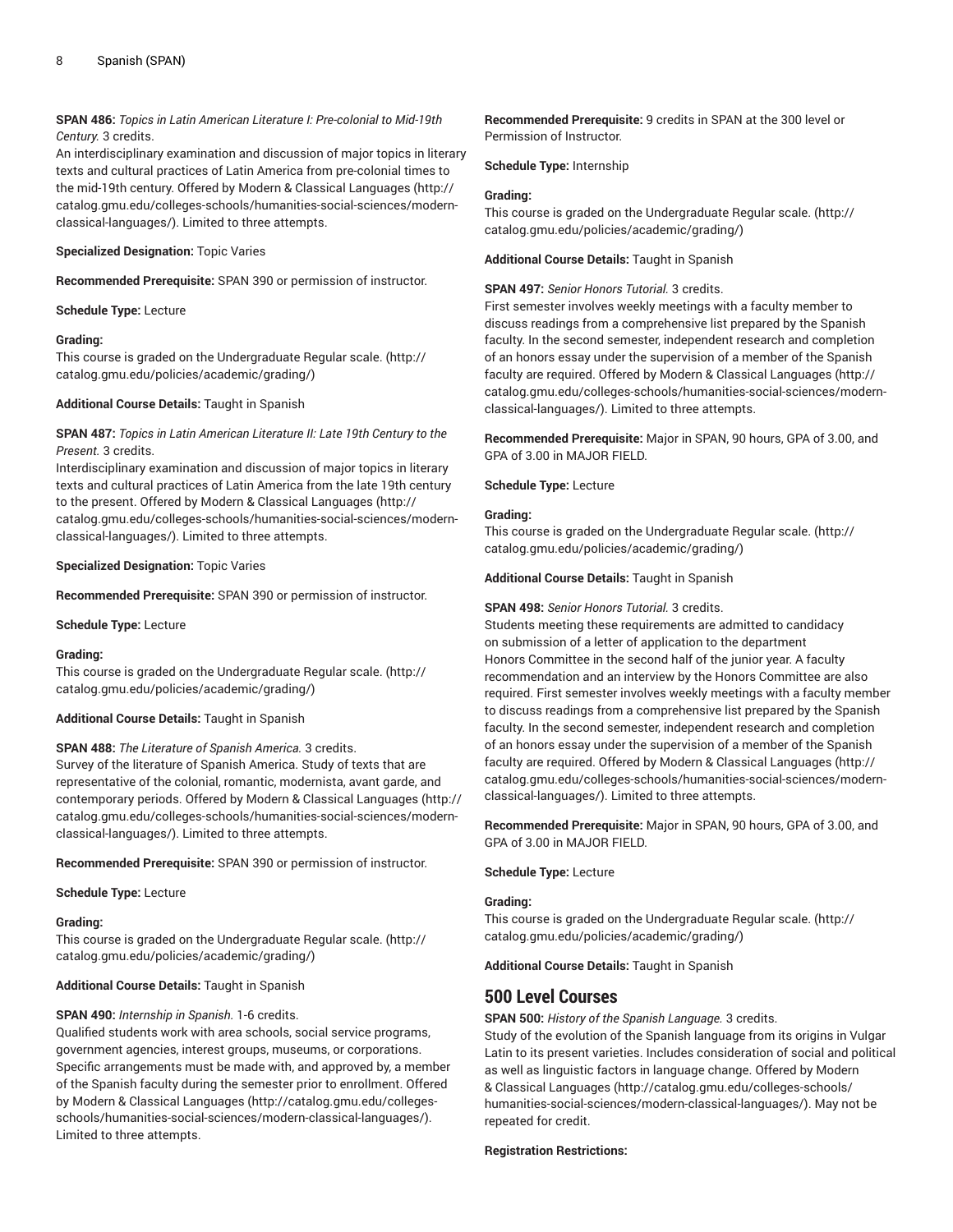Enrollment limited to students with a class of Advanced to Candidacy, Graduate, Junior Plus, Non-Degree or Senior Plus.

Enrollment is limited to Graduate, Non-Degree or Undergraduate level students.

Students in a Non-Degree Undergraduate degree may **not** enroll.

**Schedule Type:** Lecture

# **Grading:**

This course is graded on the [Graduate Regular scale.](http://catalog.gmu.edu/policies/academic/grading/) [\(http://](http://catalog.gmu.edu/policies/academic/grading/) [catalog.gmu.edu/policies/academic/grading/\)](http://catalog.gmu.edu/policies/academic/grading/)

#### **SPAN 501:** *Applied Spanish Grammar.* 3 credits.

Analysis of Spanish grammar as a basis for teaching language skills. Terminology and methodology for the teaching of syntax are stressed. Offered by [Modern & Classical Languages \(http://catalog.gmu.edu/](http://catalog.gmu.edu/colleges-schools/humanities-social-sciences/modern-classical-languages/) [colleges-schools/humanities-social-sciences/modern-classical](http://catalog.gmu.edu/colleges-schools/humanities-social-sciences/modern-classical-languages/)[languages/\)](http://catalog.gmu.edu/colleges-schools/humanities-social-sciences/modern-classical-languages/). May not be repeated for credit.

#### **Registration Restrictions:**

Enrollment limited to students with a class of Advanced to Candidacy, Graduate, Junior Plus, Non-Degree or Senior Plus.

Enrollment is limited to Graduate, Non-Degree or Undergraduate level students.

Students in a Non-Degree Undergraduate degree may **not** enroll.

#### **Schedule Type:** Lecture

#### **Grading:**

This course is graded on the [Graduate Regular scale.](http://catalog.gmu.edu/policies/academic/grading/) [\(http://](http://catalog.gmu.edu/policies/academic/grading/) [catalog.gmu.edu/policies/academic/grading/\)](http://catalog.gmu.edu/policies/academic/grading/)

#### **SPAN 502:** *Hispanic Sociolinguistics.* 3 credits.

Introduction to sociolinguistics with emphasis on bilingualism and language contact in the Spanish-speaking world including the United States. Offered by [Modern & Classical Languages \(http://](http://catalog.gmu.edu/colleges-schools/humanities-social-sciences/modern-classical-languages/) [catalog.gmu.edu/colleges-schools/humanities-social-sciences/modern](http://catalog.gmu.edu/colleges-schools/humanities-social-sciences/modern-classical-languages/)[classical-languages/\)](http://catalog.gmu.edu/colleges-schools/humanities-social-sciences/modern-classical-languages/). May not be repeated for credit.

#### **Registration Restrictions:**

Enrollment limited to students with a class of Advanced to Candidacy, Graduate, Junior Plus, Non-Degree or Senior Plus.

Enrollment is limited to Graduate, Non-Degree or Undergraduate level students.

Students in a Non-Degree Undergraduate degree may **not** enroll.

**Schedule Type:** Lecture

#### **Grading:**

This course is graded on the [Graduate Regular scale.](http://catalog.gmu.edu/policies/academic/grading/) [\(http://](http://catalog.gmu.edu/policies/academic/grading/) [catalog.gmu.edu/policies/academic/grading/\)](http://catalog.gmu.edu/policies/academic/grading/)

#### **SPAN 503:** *Spanish Linguistics for Educators.* 3 credits.

Explores the linguistic dimensions of Spanish in order to understand the pedagogical needs of heritage and second language learners. Covers the key areas of linguistics: phonetics, phonology, morphology, syntax, and pragmatics with an emphasis on sociolinguistic variation. Includes analysis of learner speech, discussion of learner challenges, and the application of key concepts to language learning and teaching. Offered by [Modern & Classical Languages](http://catalog.gmu.edu/colleges-schools/humanities-social-sciences/modern-classical-languages/) ([http://catalog.gmu.edu/colleges-](http://catalog.gmu.edu/colleges-schools/humanities-social-sciences/modern-classical-languages/)

[schools/humanities-social-sciences/modern-classical-languages/](http://catalog.gmu.edu/colleges-schools/humanities-social-sciences/modern-classical-languages/)). May not be repeated for credit.

#### **Registration Restrictions:**

Enrollment limited to students with a class of Advanced to Candidacy, Graduate, Junior Plus, Non-Degree or Senior Plus.

Students in a Non-Degree Undergraduate degree may **not** enroll.

#### **Schedule Type:** Lecture

# **Grading:**

This course is graded on the [Graduate Regular scale.](http://catalog.gmu.edu/policies/academic/grading/) ([http://](http://catalog.gmu.edu/policies/academic/grading/) [catalog.gmu.edu/policies/academic/grading/](http://catalog.gmu.edu/policies/academic/grading/))

#### **Additional Course Details:** Taught in Spanish

# **SPAN 505:** *Applied Spanish Stylistics in Multilingual and Multimodal Contexts.* 3 credits.

Advanced study of the Spanish language to aid multilingual students and teachers in developing their writing skills in multimodal contexts. Addresses the most frequent challenges of writing through intensive practice in multiple genres and mediums. Students gain a critical understanding of translingual practices and refine the ability to create multimodal texts. Offered by [Modern & Classical Languages](http://catalog.gmu.edu/colleges-schools/humanities-social-sciences/modern-classical-languages/) ([http://](http://catalog.gmu.edu/colleges-schools/humanities-social-sciences/modern-classical-languages/) [catalog.gmu.edu/colleges-schools/humanities-social-sciences/modern](http://catalog.gmu.edu/colleges-schools/humanities-social-sciences/modern-classical-languages/)[classical-languages/\)](http://catalog.gmu.edu/colleges-schools/humanities-social-sciences/modern-classical-languages/). May not be repeated for credit.

#### **Registration Restrictions:**

Enrollment limited to students with a class of Advanced to Candidacy, Graduate, Junior Plus, Non-Degree or Senior Plus.

Enrollment is limited to Graduate, Non-Degree or Undergraduate level students.

Students in a Non-Degree Undergraduate degree may **not** enroll.

**Schedule Type:** Lecture

# **Grading:**

This course is graded on the [Graduate Regular scale.](http://catalog.gmu.edu/policies/academic/grading/) ([http://](http://catalog.gmu.edu/policies/academic/grading/) [catalog.gmu.edu/policies/academic/grading/](http://catalog.gmu.edu/policies/academic/grading/))

#### **Additional Course Details:** Taught in Spanish

**SPAN 510:** *Methods of Literary and Cultural Studies.* 3 credits. Introduces students to the fundamental techniques of literary and cultural analysis and to the major principles of various schools of crtiticism. Additionally, students will be exposed to basic methods and materials of research. Offered by [Modern & Classical Languages](http://catalog.gmu.edu/colleges-schools/humanities-social-sciences/modern-classical-languages/) ([http://](http://catalog.gmu.edu/colleges-schools/humanities-social-sciences/modern-classical-languages/) [catalog.gmu.edu/colleges-schools/humanities-social-sciences/modern](http://catalog.gmu.edu/colleges-schools/humanities-social-sciences/modern-classical-languages/)[classical-languages/\)](http://catalog.gmu.edu/colleges-schools/humanities-social-sciences/modern-classical-languages/). May not be repeated for credit.

**Recommended Prerequisite:** Graduate standing in the master's program in foreign language or permission of instructor.

#### **Registration Restrictions:**

Enrollment limited to students with a class of Advanced to Candidacy, Graduate, Junior Plus, Non-Degree or Senior Plus.

Enrollment is limited to Graduate, Non-Degree or Undergraduate level students.

Students in a Non-Degree Undergraduate degree may **not** enroll.

**Schedule Type:** Lecture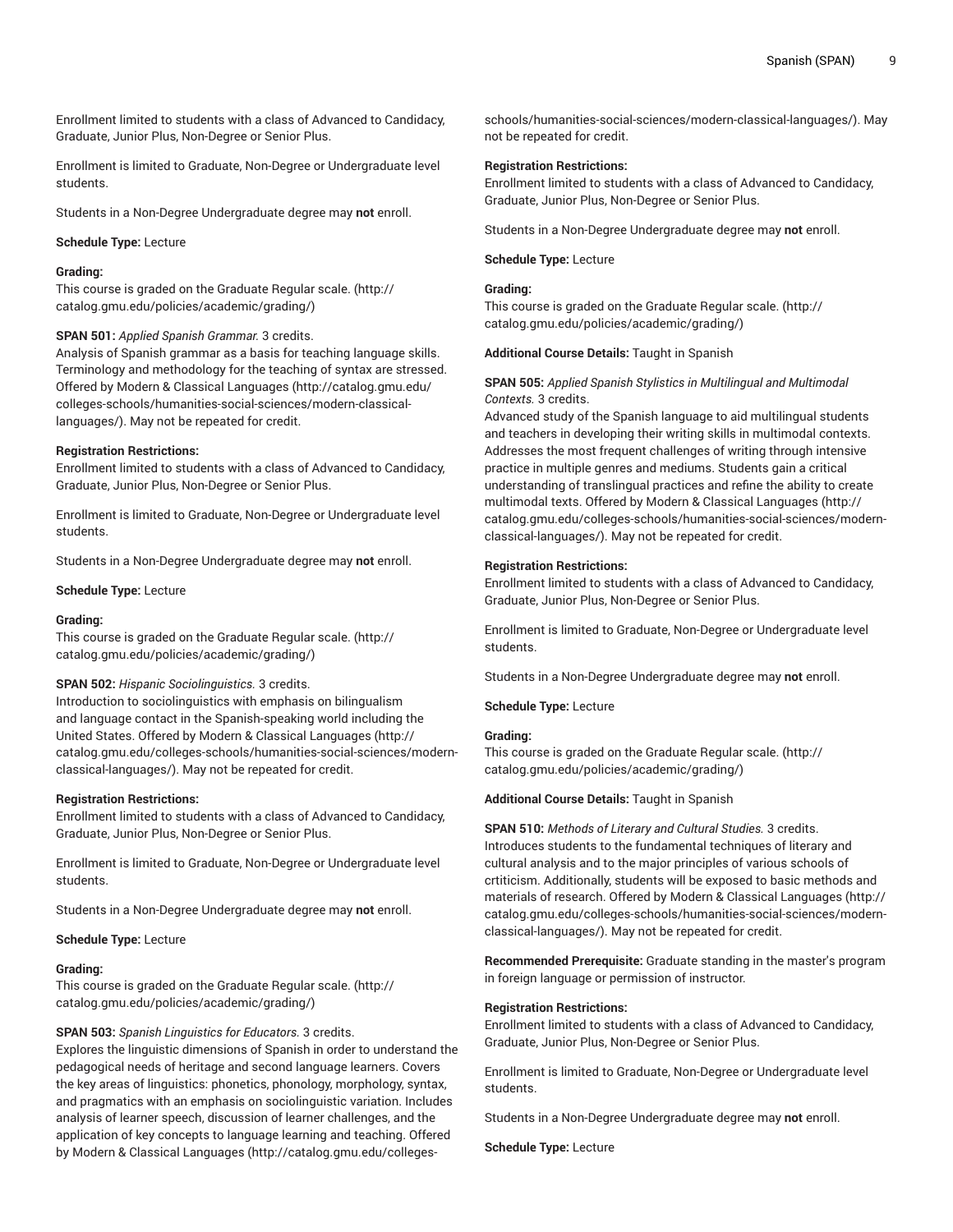# **Grading:**

This course is graded on the [Graduate Regular scale.](http://catalog.gmu.edu/policies/academic/grading/) [\(http://](http://catalog.gmu.edu/policies/academic/grading/) [catalog.gmu.edu/policies/academic/grading/\)](http://catalog.gmu.edu/policies/academic/grading/)

**SPAN 512:** *Mass Media and Popular Culture.* 3 credits.

Introduction to critical perspectives on mass media in Spanish-speaking world. Course engages regions (Spain, Latin America, Latin@ United States) according to faculty specialty. Includes contextualization of media in nineteenth and twentieth-century historical processes and readings in critical theory. Develops graduate-level oral, written, and research skills in Spanish. Offered by [Modern & Classical Languages](http://catalog.gmu.edu/colleges-schools/humanities-social-sciences/modern-classical-languages/) ([http://catalog.gmu.edu/colleges-schools/humanities-social-sciences/](http://catalog.gmu.edu/colleges-schools/humanities-social-sciences/modern-classical-languages/) [modern-classical-languages/](http://catalog.gmu.edu/colleges-schools/humanities-social-sciences/modern-classical-languages/)). May not be repeated for credit.

#### **Registration Restrictions:**

Enrollment limited to students with a class of Advanced to Candidacy, Graduate, Junior Plus, Non-Degree or Senior Plus.

Students in a Non-Degree Undergraduate degree may **not** enroll.

**Schedule Type:** Seminar

#### **Grading:**

This course is graded on the [Graduate Regular scale.](http://catalog.gmu.edu/policies/academic/grading/) [\(http://](http://catalog.gmu.edu/policies/academic/grading/) [catalog.gmu.edu/policies/academic/grading/\)](http://catalog.gmu.edu/policies/academic/grading/)

**SPAN 520:** *Studies in Medieval Spanish Literature.* 3 credits. Study of a major work or a literary genre of this period. Notes: May be repeated for credit when topic is different. Offered by [Modern & Classical](http://catalog.gmu.edu/colleges-schools/humanities-social-sciences/modern-classical-languages/) [Languages \(http://catalog.gmu.edu/colleges-schools/humanities-social](http://catalog.gmu.edu/colleges-schools/humanities-social-sciences/modern-classical-languages/)[sciences/modern-classical-languages/](http://catalog.gmu.edu/colleges-schools/humanities-social-sciences/modern-classical-languages/)). May be repeated within the degree for a maximum 9 credits.

# **Registration Restrictions:**

Enrollment limited to students with a class of Advanced to Candidacy, Graduate, Junior Plus, Non-Degree or Senior Plus.

Enrollment is limited to Graduate, Non-Degree or Undergraduate level students.

Students in a Non-Degree Undergraduate degree may **not** enroll.

#### **Schedule Type:** Lecture

#### **Grading:**

This course is graded on the [Graduate Regular scale.](http://catalog.gmu.edu/policies/academic/grading/) [\(http://](http://catalog.gmu.edu/policies/academic/grading/) [catalog.gmu.edu/policies/academic/grading/\)](http://catalog.gmu.edu/policies/academic/grading/)

#### **SPAN 525:** *Studies in Renaissance Literature.* 3 credits.

Study of a literary movement or selected authors of the Spanish Renaissance. Notes: May be repeated for credit when topic is different. Offered by [Modern & Classical Languages \(http://catalog.gmu.edu/](http://catalog.gmu.edu/colleges-schools/humanities-social-sciences/modern-classical-languages/) [colleges-schools/humanities-social-sciences/modern-classical](http://catalog.gmu.edu/colleges-schools/humanities-social-sciences/modern-classical-languages/)[languages/\)](http://catalog.gmu.edu/colleges-schools/humanities-social-sciences/modern-classical-languages/). May be repeated within the degree for a maximum 9 credits.

#### **Registration Restrictions:**

Enrollment limited to students with a class of Advanced to Candidacy, Graduate, Junior Plus, Non-Degree or Senior Plus.

Enrollment is limited to Graduate, Non-Degree or Undergraduate level students.

Students in a Non-Degree Undergraduate degree may **not** enroll.

**Schedule Type:** Lecture

# **Grading:**

This course is graded on the [Graduate Regular scale.](http://catalog.gmu.edu/policies/academic/grading/) ([http://](http://catalog.gmu.edu/policies/academic/grading/) [catalog.gmu.edu/policies/academic/grading/](http://catalog.gmu.edu/policies/academic/grading/))

**SPAN 530:** *Studies in the Literature of the Golden Age.* 3 credits. Study of a literary genre or a major author of Spanish literature of the Golden Age. Notes: May be repeated for credit when topic is different. Offered by [Modern & Classical Languages](http://catalog.gmu.edu/colleges-schools/humanities-social-sciences/modern-classical-languages/) ([http://catalog.gmu.edu/](http://catalog.gmu.edu/colleges-schools/humanities-social-sciences/modern-classical-languages/) [colleges-schools/humanities-social-sciences/modern-classical](http://catalog.gmu.edu/colleges-schools/humanities-social-sciences/modern-classical-languages/)[languages/](http://catalog.gmu.edu/colleges-schools/humanities-social-sciences/modern-classical-languages/)). May be repeated within the degree for a maximum 9 credits.

#### **Registration Restrictions:**

Enrollment limited to students with a class of Advanced to Candidacy, Graduate, Junior Plus, Non-Degree or Senior Plus.

Enrollment is limited to Graduate, Non-Degree or Undergraduate level students.

Students in a Non-Degree Undergraduate degree may **not** enroll.

#### **Schedule Type:** Lecture

# **Grading:**

This course is graded on the [Graduate Regular scale.](http://catalog.gmu.edu/policies/academic/grading/) ([http://](http://catalog.gmu.edu/policies/academic/grading/) [catalog.gmu.edu/policies/academic/grading/](http://catalog.gmu.edu/policies/academic/grading/))

**SPAN 540:** *Studies in 20th-Century Literature.* 3 credits.

Study of a writer, genre, theme, or movement of this period. Notes: May be repeated for credit when topic is different. Offered by [Modern & Classical](http://catalog.gmu.edu/colleges-schools/humanities-social-sciences/modern-classical-languages/) [Languages](http://catalog.gmu.edu/colleges-schools/humanities-social-sciences/modern-classical-languages/) ([http://catalog.gmu.edu/colleges-schools/humanities-social](http://catalog.gmu.edu/colleges-schools/humanities-social-sciences/modern-classical-languages/)[sciences/modern-classical-languages/\)](http://catalog.gmu.edu/colleges-schools/humanities-social-sciences/modern-classical-languages/). May be repeated within the degree for a maximum 9 credits.

# **Registration Restrictions:**

Enrollment limited to students with a class of Advanced to Candidacy, Graduate, Junior Plus, Non-Degree or Senior Plus.

Enrollment is limited to Graduate, Non-Degree or Undergraduate level students.

Students in a Non-Degree Undergraduate degree may **not** enroll.

**Schedule Type:** Lecture

#### **Grading:**

This course is graded on the [Graduate Regular scale.](http://catalog.gmu.edu/policies/academic/grading/) ([http://](http://catalog.gmu.edu/policies/academic/grading/) [catalog.gmu.edu/policies/academic/grading/](http://catalog.gmu.edu/policies/academic/grading/))

**SPAN 544:** *Spanish-Language Film, Television, and Digital Media.* 3 credits. Examines contemporary trends in film and television studios, including film theory, the archival turn, and ethnographies of television reception, as they relate to the film and television cultures of the rich and diverse regions of Latin America. Notes: Open to graduate students and advanced undergraduates with the permission of the instructor. Offered by [Modern & Classical Languages \(http://catalog.gmu.edu/colleges](http://catalog.gmu.edu/colleges-schools/humanities-social-sciences/modern-classical-languages/)[schools/humanities-social-sciences/modern-classical-languages/](http://catalog.gmu.edu/colleges-schools/humanities-social-sciences/modern-classical-languages/)). May be repeated within the degree for a maximum 6 credits.

#### **Registration Restrictions:**

Enrollment limited to students with a class of Advanced to Candidacy, Graduate, Junior Plus, Non-Degree or Senior Plus.

Students in a Non-Degree Undergraduate degree may **not** enroll.

**Schedule Type:** Seminar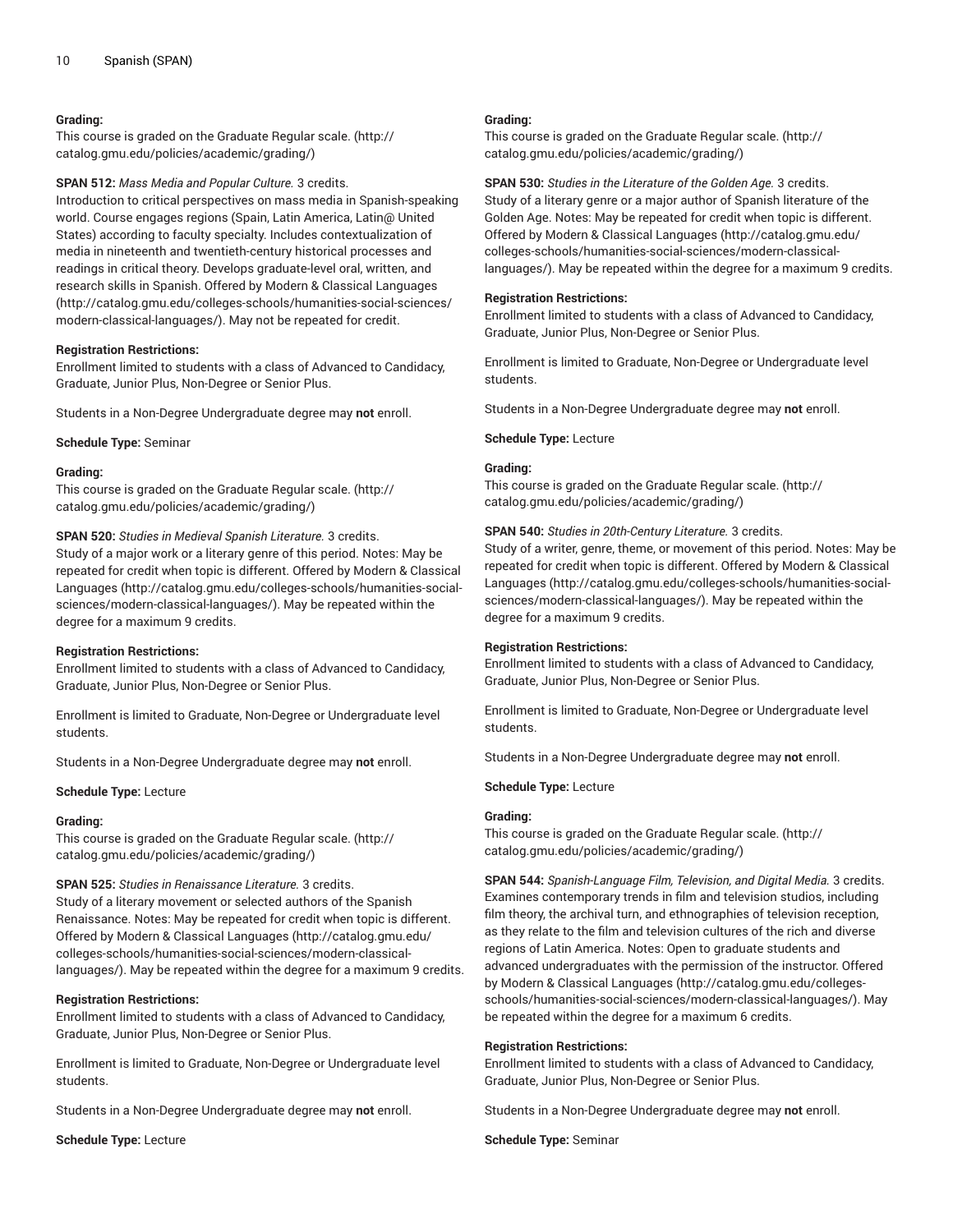# **Grading:**

This course is graded on the [Graduate Regular scale.](http://catalog.gmu.edu/policies/academic/grading/) [\(http://](http://catalog.gmu.edu/policies/academic/grading/) [catalog.gmu.edu/policies/academic/grading/\)](http://catalog.gmu.edu/policies/academic/grading/)

**SPAN 545:** *Studies in Hispanic Literature.* 3 credits.

Study of major writers in a particular generation or movement. Offered by [Modern & Classical Languages](http://catalog.gmu.edu/colleges-schools/humanities-social-sciences/modern-classical-languages/) ([http://catalog.gmu.edu/colleges](http://catalog.gmu.edu/colleges-schools/humanities-social-sciences/modern-classical-languages/)[schools/humanities-social-sciences/modern-classical-languages/\)](http://catalog.gmu.edu/colleges-schools/humanities-social-sciences/modern-classical-languages/). May be repeated within the degree for a maximum 9 credits.

# **Registration Restrictions:**

Enrollment limited to students with a class of Advanced to Candidacy, Graduate, Junior Plus, Non-Degree or Senior Plus.

Enrollment is limited to Graduate, Non-Degree or Undergraduate level students.

Students in a Non-Degree Undergraduate degree may **not** enroll.

**Schedule Type:** Lecture

#### **Grading:**

This course is graded on the [Graduate Regular scale.](http://catalog.gmu.edu/policies/academic/grading/) [\(http://](http://catalog.gmu.edu/policies/academic/grading/) [catalog.gmu.edu/policies/academic/grading/\)](http://catalog.gmu.edu/policies/academic/grading/)

# **SPAN 551:** *Special Topics in Spanish.* 3 credits.

Special studies in Spanish or Latin American language, literature, or culture. Specific topics are announced in advance. Notes: May be repeated for credit with permission of department. Offered by [Modern](http://catalog.gmu.edu/colleges-schools/humanities-social-sciences/modern-classical-languages/) [& Classical Languages](http://catalog.gmu.edu/colleges-schools/humanities-social-sciences/modern-classical-languages/) ([http://catalog.gmu.edu/colleges-schools/](http://catalog.gmu.edu/colleges-schools/humanities-social-sciences/modern-classical-languages/) [humanities-social-sciences/modern-classical-languages/](http://catalog.gmu.edu/colleges-schools/humanities-social-sciences/modern-classical-languages/)). May be repeated within the term.

# **Specialized Designation:** Topic Varies

# **Registration Restrictions:**

Enrollment limited to students with a class of Advanced to Candidacy, Graduate, Junior Plus, Non-Degree or Senior Plus.

Enrollment is limited to Graduate, Non-Degree or Undergraduate level students.

Students in a Non-Degree Undergraduate degree may **not** enroll.

**Schedule Type:** Lec/Sem #1, Lec/Sem #2, Lec/Sem #3, Lec/Sem #4, Lec/ Sem #5, Lec/Sem #6, Lec/Sem #7, Lec/Sem #8, Lec/Sem #9, Lecture, Sem/Lec #10, Sem/Lec #11, Sem/Lec #12, Sem/Lec #13, Sem/Lec #14, Sem/Lec #15, Sem/Lec #16, Sem/Lec #17, Sem/Lec #18

# **Grading:**

This course is graded on the [Graduate Regular scale.](http://catalog.gmu.edu/policies/academic/grading/) [\(http://](http://catalog.gmu.edu/policies/academic/grading/) [catalog.gmu.edu/policies/academic/grading/\)](http://catalog.gmu.edu/policies/academic/grading/)

# **SPAN 570:** *Language Politics and Policy.* 3 credits.

Analysis of language ideologies and politics of language as well as language policy in Latin America, Spain and the US. Includes study of language policies in public and private domains, including education, government and employment. Offered by [Modern & Classical Languages](http://catalog.gmu.edu/colleges-schools/humanities-social-sciences/modern-classical-languages/) ([http://catalog.gmu.edu/colleges-schools/humanities-social-sciences/](http://catalog.gmu.edu/colleges-schools/humanities-social-sciences/modern-classical-languages/) [modern-classical-languages/](http://catalog.gmu.edu/colleges-schools/humanities-social-sciences/modern-classical-languages/)). May not be repeated for credit.

# **Registration Restrictions:**

Enrollment limited to students with a class of Advanced to Candidacy, Graduate, Junior Plus, Non-Degree or Senior Plus.

Enrollment is limited to Graduate, Non-Degree or Undergraduate level students.

Students in a Non-Degree Undergraduate degree may **not** enroll.

**Schedule Type:** Seminar

# **Grading:**

This course is graded on the [Graduate Regular scale.](http://catalog.gmu.edu/policies/academic/grading/) ([http://](http://catalog.gmu.edu/policies/academic/grading/) [catalog.gmu.edu/policies/academic/grading/](http://catalog.gmu.edu/policies/academic/grading/))

**SPAN 571:** *Methods and Curriculum Design for Teaching Spanish.* 3 credits. Multi-faceted introduction to the scholarly study of theory, research, and practice in learning and teaching Spanish. Includes application and critical analysis of different methods of instruction and curriculum design. Offered by [Modern & Classical Languages \(http://](http://catalog.gmu.edu/colleges-schools/humanities-social-sciences/modern-classical-languages/) [catalog.gmu.edu/colleges-schools/humanities-social-sciences/modern](http://catalog.gmu.edu/colleges-schools/humanities-social-sciences/modern-classical-languages/)[classical-languages/\)](http://catalog.gmu.edu/colleges-schools/humanities-social-sciences/modern-classical-languages/). May not be repeated for credit.

#### **Registration Restrictions:**

Enrollment limited to students with a class of Advanced to Candidacy, Graduate, Junior Plus, Non-Degree or Senior Plus.

Students in a Non-Degree Undergraduate degree may **not** enroll.

**Schedule Type:** Lecture

# **Grading:**

This course is graded on the [Graduate Regular scale.](http://catalog.gmu.edu/policies/academic/grading/) ([http://](http://catalog.gmu.edu/policies/academic/grading/) [catalog.gmu.edu/policies/academic/grading/](http://catalog.gmu.edu/policies/academic/grading/))

# **SPAN 574:** *Critical Approaches to Teaching Spanish-language Culture.* 3 credits.

Critical approaches to teaching culture in K-16 bilingual, heritage Spanish and mixed classrooms. Students will study critical perspectives on culture's role in social identity construction in the disciplines of Spanishlanguage linguistics and literary | cultural studies, and apply these to the creation of task-based, technology-enhanced and differentiated learning materials. Offered by [Modern & Classical Languages](http://catalog.gmu.edu/colleges-schools/humanities-social-sciences/modern-classical-languages/) ([http://](http://catalog.gmu.edu/colleges-schools/humanities-social-sciences/modern-classical-languages/) [catalog.gmu.edu/colleges-schools/humanities-social-sciences/modern](http://catalog.gmu.edu/colleges-schools/humanities-social-sciences/modern-classical-languages/)[classical-languages/\)](http://catalog.gmu.edu/colleges-schools/humanities-social-sciences/modern-classical-languages/). May not be repeated for credit.

# **Registration Restrictions:**

Enrollment limited to students with a class of Advanced to Candidacy, Graduate, Junior Plus, Non-Degree or Senior Plus.

Students in a Non-Degree Undergraduate degree may **not** enroll.

# **Schedule Type:** Lecture

#### **Grading:**

This course is graded on the [Graduate Regular scale.](http://catalog.gmu.edu/policies/academic/grading/) ([http://](http://catalog.gmu.edu/policies/academic/grading/) [catalog.gmu.edu/policies/academic/grading/](http://catalog.gmu.edu/policies/academic/grading/))

#### **Additional Course Details:** Taught in Spanish

**SPAN 575:** *Teaching Spanish for Social Justice.* 3 credits. Introduction to teaching world languages within a social justice framework with a focus on Spanish. Students examine the intersections between language and race, ethnicity, class, gender, and sexuality in language education and apply principles of critical pedagogy to design materials and assess outcomes for heritage and second language learners. Offered by [Modern & Classical Languages](http://catalog.gmu.edu/colleges-schools/humanities-social-sciences/modern-classical-languages/) [\(http://](http://catalog.gmu.edu/colleges-schools/humanities-social-sciences/modern-classical-languages/) [catalog.gmu.edu/colleges-schools/humanities-social-sciences/modern](http://catalog.gmu.edu/colleges-schools/humanities-social-sciences/modern-classical-languages/)[classical-languages/\)](http://catalog.gmu.edu/colleges-schools/humanities-social-sciences/modern-classical-languages/). May not be repeated for credit.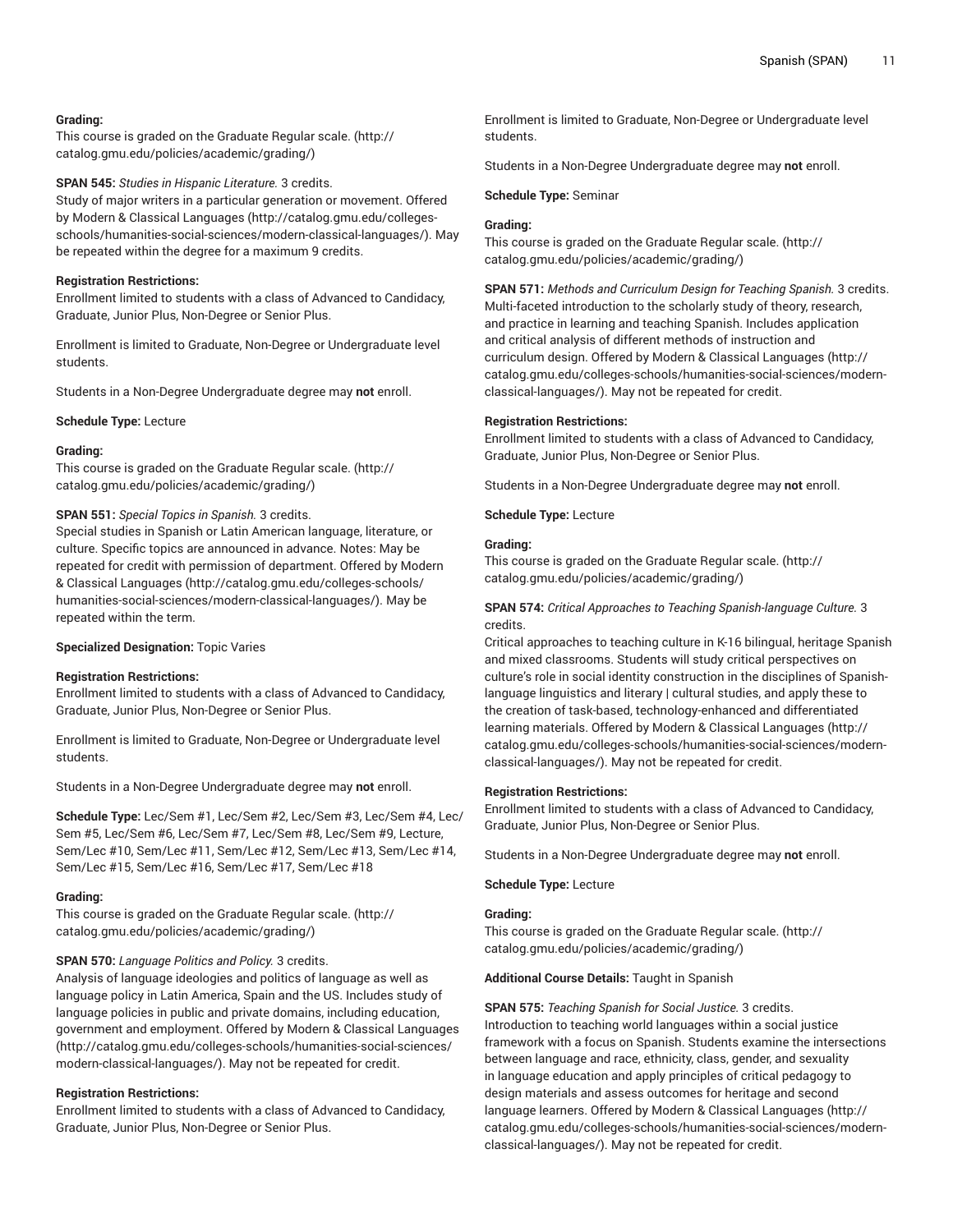#### **Registration Restrictions:**

Enrollment limited to students with a class of Advanced to Candidacy, Graduate, Junior Plus, Non-Degree or Senior Plus.

Students in a Non-Degree Undergraduate degree may **not** enroll.

**Schedule Type:** Lecture

#### **Grading:**

This course is graded on the [Graduate Regular scale.](http://catalog.gmu.edu/policies/academic/grading/) [\(http://](http://catalog.gmu.edu/policies/academic/grading/) [catalog.gmu.edu/policies/academic/grading/\)](http://catalog.gmu.edu/policies/academic/grading/)

**Additional Course Details:** Taught in Spanish

#### **SPAN 576:** *Advanced Translation.* 3 credits.

Advanced work in translation of selected texts from diverse fields. Comparative terminology, sight translation, and precis writing. Emphasis on the function and technique of documentation in translation. Translation from Spanish to English and from English to Spanish. Offered by [Modern & Classical Languages](http://catalog.gmu.edu/colleges-schools/humanities-social-sciences/modern-classical-languages/) ([http://catalog.gmu.edu/colleges](http://catalog.gmu.edu/colleges-schools/humanities-social-sciences/modern-classical-languages/)[schools/humanities-social-sciences/modern-classical-languages/\)](http://catalog.gmu.edu/colleges-schools/humanities-social-sciences/modern-classical-languages/). May not be repeated for credit.

#### **Registration Restrictions:**

Enrollment limited to students with a class of Advanced to Candidacy, Graduate, Junior Plus, Non-Degree or Senior Plus.

Enrollment is limited to Graduate, Non-Degree or Undergraduate level students.

Students in a Non-Degree Undergraduate degree may **not** enroll.

**Schedule Type:** Lecture

#### **Grading:**

This course is graded on the [Graduate Regular scale.](http://catalog.gmu.edu/policies/academic/grading/) [\(http://](http://catalog.gmu.edu/policies/academic/grading/) [catalog.gmu.edu/policies/academic/grading/\)](http://catalog.gmu.edu/policies/academic/grading/)

#### **SPAN 580:** *Contemporary Hispanic Institutions.* 3 credits.

Study of 20th-century cultural, social, and political institutions in Spain and Spanish America with emphasis on language and terminology used to describe their functions, regulations, and conditions. Notes: May be repeated for credit when topic is different. Offered by [Modern & Classical](http://catalog.gmu.edu/colleges-schools/humanities-social-sciences/modern-classical-languages/) [Languages \(http://catalog.gmu.edu/colleges-schools/humanities-social](http://catalog.gmu.edu/colleges-schools/humanities-social-sciences/modern-classical-languages/)[sciences/modern-classical-languages/](http://catalog.gmu.edu/colleges-schools/humanities-social-sciences/modern-classical-languages/)). May be repeated within the degree for a maximum 9 credits. Equivalent to SPAN 680.

#### **Registration Restrictions:**

Enrollment limited to students with a class of Advanced to Candidacy, Graduate, Junior Plus, Non-Degree or Senior Plus.

Enrollment is limited to Graduate, Non-Degree or Undergraduate level students.

Students in a Non-Degree Undergraduate degree may **not** enroll.

#### **Schedule Type:** Lecture

#### **Grading:**

This course is graded on the [Graduate Regular scale.](http://catalog.gmu.edu/policies/academic/grading/) [\(http://](http://catalog.gmu.edu/policies/academic/grading/) [catalog.gmu.edu/policies/academic/grading/\)](http://catalog.gmu.edu/policies/academic/grading/)

# **SPAN 585:** *Languages in Contact.* 3 credits.

This course considers the linguistic and social outcomes that occur when two or more languages come into contact across the Spanish-speaking world. Students will examine how attitudes, identities, and ideologies

shape multilingual communities and they will draw on the predominant theories and taxonomies within the field of language contact to explore a wide range of linguistic outcomes of contact, including lexical borrowing, convergence, code-switching, and creoles. Offered by [Modern & Classical](http://catalog.gmu.edu/colleges-schools/humanities-social-sciences/modern-classical-languages/) [Languages](http://catalog.gmu.edu/colleges-schools/humanities-social-sciences/modern-classical-languages/) ([http://catalog.gmu.edu/colleges-schools/humanities-social](http://catalog.gmu.edu/colleges-schools/humanities-social-sciences/modern-classical-languages/)[sciences/modern-classical-languages/\)](http://catalog.gmu.edu/colleges-schools/humanities-social-sciences/modern-classical-languages/). May not be repeated for credit.

#### **Recommended Prerequisite:** SPAN 502

# **Registration Restrictions:**

Enrollment limited to students with a class of Advanced to Candidacy, Graduate, Junior Plus, Non-Degree or Senior Plus.

Students in a Non-Degree Undergraduate degree may **not** enroll.

**Schedule Type:** Lecture

#### **Grading:**

This course is graded on the [Graduate Regular scale.](http://catalog.gmu.edu/policies/academic/grading/) ([http://](http://catalog.gmu.edu/policies/academic/grading/) [catalog.gmu.edu/policies/academic/grading/](http://catalog.gmu.edu/policies/academic/grading/))

#### **Additional Course Details:** Taught in Spanish

**SPAN 590:** *Bilingual Education in the Spanish-Speaking World.* 3 credits. Introduction to the policies, practices, and outcomes of bilingual education in Spanish-speaking contexts including the United States, Latin America, and Spain. Students build critical understanding of the sociohistorical, sociocultural, and sociopolitical parameters of bilingual education and apply pedagogical concepts that support bilingual, biliterate, and bicultural development for language minority and language majority learner populations. Offered by [Modern & Classical Languages](http://catalog.gmu.edu/colleges-schools/humanities-social-sciences/modern-classical-languages/) [\(http://catalog.gmu.edu/colleges-schools/humanities-social-sciences/](http://catalog.gmu.edu/colleges-schools/humanities-social-sciences/modern-classical-languages/) [modern-classical-languages/\)](http://catalog.gmu.edu/colleges-schools/humanities-social-sciences/modern-classical-languages/). May not be repeated for credit.

# **Recommended Prerequisite:** SPAN 502

#### **Registration Restrictions:**

Enrollment limited to students with a class of Advanced to Candidacy, Graduate, Junior Plus, Non-Degree or Senior Plus.

Students in a Non-Degree Undergraduate degree may **not** enroll.

#### **Schedule Type:** Lecture

#### **Grading:**

This course is graded on the [Graduate Regular scale.](http://catalog.gmu.edu/policies/academic/grading/) ([http://](http://catalog.gmu.edu/policies/academic/grading/) [catalog.gmu.edu/policies/academic/grading/](http://catalog.gmu.edu/policies/academic/grading/))

**Additional Course Details:** Taught in Spanish

# **600 Level Courses**

**SPAN 635:** *Seminar in Don Quixote.* 3 credits.

Study of Don Quixote and major critical approaches to the work. Offered by [Modern & Classical Languages \(http://catalog.gmu.edu/colleges](http://catalog.gmu.edu/colleges-schools/humanities-social-sciences/modern-classical-languages/)[schools/humanities-social-sciences/modern-classical-languages/](http://catalog.gmu.edu/colleges-schools/humanities-social-sciences/modern-classical-languages/)). May not be repeated for credit.

#### **Registration Restrictions:**

Enrollment limited to students with a class of Advanced to Candidacy, Graduate, Junior Plus, Non-Degree or Senior Plus.

Enrollment is limited to Graduate, Non-Degree or Undergraduate level students.

Students in a Non-Degree Undergraduate degree may **not** enroll.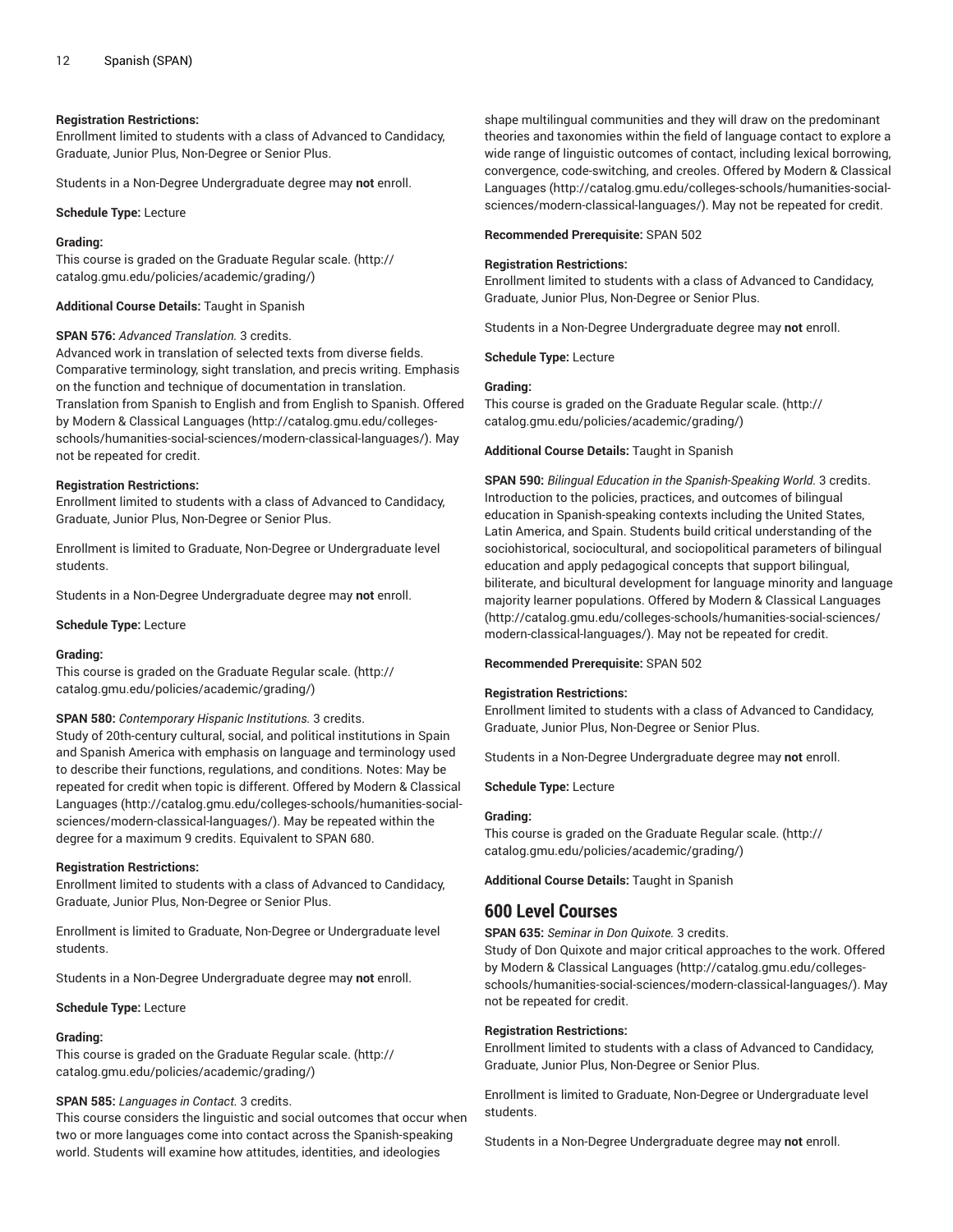# **Schedule Type:** Seminar

#### **Grading:**

This course is graded on the [Graduate Regular scale.](http://catalog.gmu.edu/policies/academic/grading/) [\(http://](http://catalog.gmu.edu/policies/academic/grading/) [catalog.gmu.edu/policies/academic/grading/\)](http://catalog.gmu.edu/policies/academic/grading/)

#### **SPAN 650:** *Seminar in Twentieth-Century Drama.* 3 credits.

Study of major dramatists in the generation of 1898 and contemporary theater. Notes: May be repeated for credit when topic is different. Offered by [Modern & Classical Languages](http://catalog.gmu.edu/colleges-schools/humanities-social-sciences/modern-classical-languages/) ([http://catalog.gmu.edu/colleges](http://catalog.gmu.edu/colleges-schools/humanities-social-sciences/modern-classical-languages/)[schools/humanities-social-sciences/modern-classical-languages/\)](http://catalog.gmu.edu/colleges-schools/humanities-social-sciences/modern-classical-languages/). May be repeated within the degree for a maximum 9 credits.

#### **Registration Restrictions:**

Enrollment limited to students with a class of Advanced to Candidacy, Graduate, Junior Plus, Non-Degree or Senior Plus.

Enrollment is limited to Graduate, Non-Degree or Undergraduate level students.

Students in a Non-Degree Undergraduate degree may **not** enroll.

#### **Schedule Type:** Seminar

#### **Grading:**

This course is graded on the [Graduate Regular scale.](http://catalog.gmu.edu/policies/academic/grading/) [\(http://](http://catalog.gmu.edu/policies/academic/grading/) [catalog.gmu.edu/policies/academic/grading/\)](http://catalog.gmu.edu/policies/academic/grading/)

#### **SPAN 655:** *Seminar in Twentieth-Century Prose.* 3 credits.

Study of major writer, theme, or movement in novel or essay. Notes: May be repeated for credit when topic is different. Offered by [Modern](http://catalog.gmu.edu/colleges-schools/humanities-social-sciences/modern-classical-languages/) [& Classical Languages](http://catalog.gmu.edu/colleges-schools/humanities-social-sciences/modern-classical-languages/) ([http://catalog.gmu.edu/colleges-schools/](http://catalog.gmu.edu/colleges-schools/humanities-social-sciences/modern-classical-languages/) [humanities-social-sciences/modern-classical-languages/](http://catalog.gmu.edu/colleges-schools/humanities-social-sciences/modern-classical-languages/)). May be repeated within the degree for a maximum 9 credits.

# **Registration Restrictions:**

Enrollment limited to students with a class of Advanced to Candidacy, Graduate, Junior Plus, Non-Degree or Senior Plus.

Enrollment is limited to Graduate, Non-Degree or Undergraduate level students.

Students in a Non-Degree Undergraduate degree may **not** enroll.

# **Schedule Type:** Seminar

# **Grading:**

This course is graded on the [Graduate Regular scale.](http://catalog.gmu.edu/policies/academic/grading/) [\(http://](http://catalog.gmu.edu/policies/academic/grading/) [catalog.gmu.edu/policies/academic/grading/\)](http://catalog.gmu.edu/policies/academic/grading/)

#### **SPAN 670:** *Seminar in Spanish American Prose.* 3 credits.

Study of a selected theme, movement, or author in the novel, short story, or essay. Notes: May be repeated for credit when topic is different. Offered by [Modern & Classical Languages \(http://catalog.gmu.edu/](http://catalog.gmu.edu/colleges-schools/humanities-social-sciences/modern-classical-languages/) [colleges-schools/humanities-social-sciences/modern-classical](http://catalog.gmu.edu/colleges-schools/humanities-social-sciences/modern-classical-languages/)[languages/\)](http://catalog.gmu.edu/colleges-schools/humanities-social-sciences/modern-classical-languages/). May be repeated within the degree for a maximum 9 credits.

# **Registration Restrictions:**

Enrollment limited to students with a class of Advanced to Candidacy, Graduate, Junior Plus, Non-Degree or Senior Plus.

Enrollment is limited to Graduate, Non-Degree or Undergraduate level students.

Students in a Non-Degree Undergraduate degree may **not** enroll.

#### **Schedule Type:** Seminar

#### **Grading:**

This course is graded on the [Graduate Regular scale.](http://catalog.gmu.edu/policies/academic/grading/) ([http://](http://catalog.gmu.edu/policies/academic/grading/) [catalog.gmu.edu/policies/academic/grading/](http://catalog.gmu.edu/policies/academic/grading/))

#### **SPAN 675:** *Seminar in Literature and Art.* 3 credits.

Comparative analysis of a literary theme or style in relation to other media (painting, architecture, film) for an integral understanding of the arts. Notes: May be repeated for credit when topic is different. Offered by [Modern & Classical Languages \(http://catalog.gmu.edu/colleges](http://catalog.gmu.edu/colleges-schools/humanities-social-sciences/modern-classical-languages/)[schools/humanities-social-sciences/modern-classical-languages/](http://catalog.gmu.edu/colleges-schools/humanities-social-sciences/modern-classical-languages/)). May be repeated within the degree for a maximum 9 credits.

#### **Registration Restrictions:**

Enrollment limited to students with a class of Advanced to Candidacy, Graduate, Junior Plus, Non-Degree or Senior Plus.

Enrollment is limited to Graduate, Non-Degree or Undergraduate level students.

Students in a Non-Degree Undergraduate degree may **not** enroll.

**Schedule Type:** Seminar

#### **Grading:**

This course is graded on the [Graduate Regular scale.](http://catalog.gmu.edu/policies/academic/grading/) ([http://](http://catalog.gmu.edu/policies/academic/grading/) [catalog.gmu.edu/policies/academic/grading/](http://catalog.gmu.edu/policies/academic/grading/))

**SPAN 680:** *Seminar in Literature, Linguistics or Culture.* 3 credits. Study of literature, linguistics, and culture in relation to historical, social, political,#educational# and/or economic context(s) in Spain, Latin America#and/or the United States. Notes: May be repeated for credit when topic is different.#Offered by [Modern & Classical Languages](http://catalog.gmu.edu/colleges-schools/humanities-social-sciences/modern-classical-languages/) ([http://](http://catalog.gmu.edu/colleges-schools/humanities-social-sciences/modern-classical-languages/) [catalog.gmu.edu/colleges-schools/humanities-social-sciences/modern](http://catalog.gmu.edu/colleges-schools/humanities-social-sciences/modern-classical-languages/)[classical-languages/\)](http://catalog.gmu.edu/colleges-schools/humanities-social-sciences/modern-classical-languages/). May be repeated within the degree for a maximum 9 credits.

#### **Specialized Designation:** Topic Varies

# **Registration Restrictions:**

Enrollment limited to students with a class of Advanced to Candidacy, Graduate, Junior Plus, Non-Degree or Senior Plus.

Students in a Non-Degree Undergraduate degree may **not** enroll.

#### **Schedule Type:** Seminar

# **Grading:**

This course is graded on the [Graduate Regular scale.](http://catalog.gmu.edu/policies/academic/grading/) ([http://](http://catalog.gmu.edu/policies/academic/grading/) [catalog.gmu.edu/policies/academic/grading/](http://catalog.gmu.edu/policies/academic/grading/))

#### **Additional Course Details:** Taught in Spanish

**SPAN 685:** *Seminar in Literature and Ideas.* 3 credits. Study of major ideological-philosophical themes and their artistic expression in literature. Notes: May be repeated for credit when topic is different. Offered by [Modern & Classical Languages](http://catalog.gmu.edu/colleges-schools/humanities-social-sciences/modern-classical-languages/) ([http://](http://catalog.gmu.edu/colleges-schools/humanities-social-sciences/modern-classical-languages/) [catalog.gmu.edu/colleges-schools/humanities-social-sciences/modern](http://catalog.gmu.edu/colleges-schools/humanities-social-sciences/modern-classical-languages/)[classical-languages/\)](http://catalog.gmu.edu/colleges-schools/humanities-social-sciences/modern-classical-languages/). May be repeated within the degree for a maximum 9 credits.

# **Registration Restrictions:**

Enrollment limited to students with a class of Advanced to Candidacy, Graduate, Junior Plus, Non-Degree or Senior Plus.